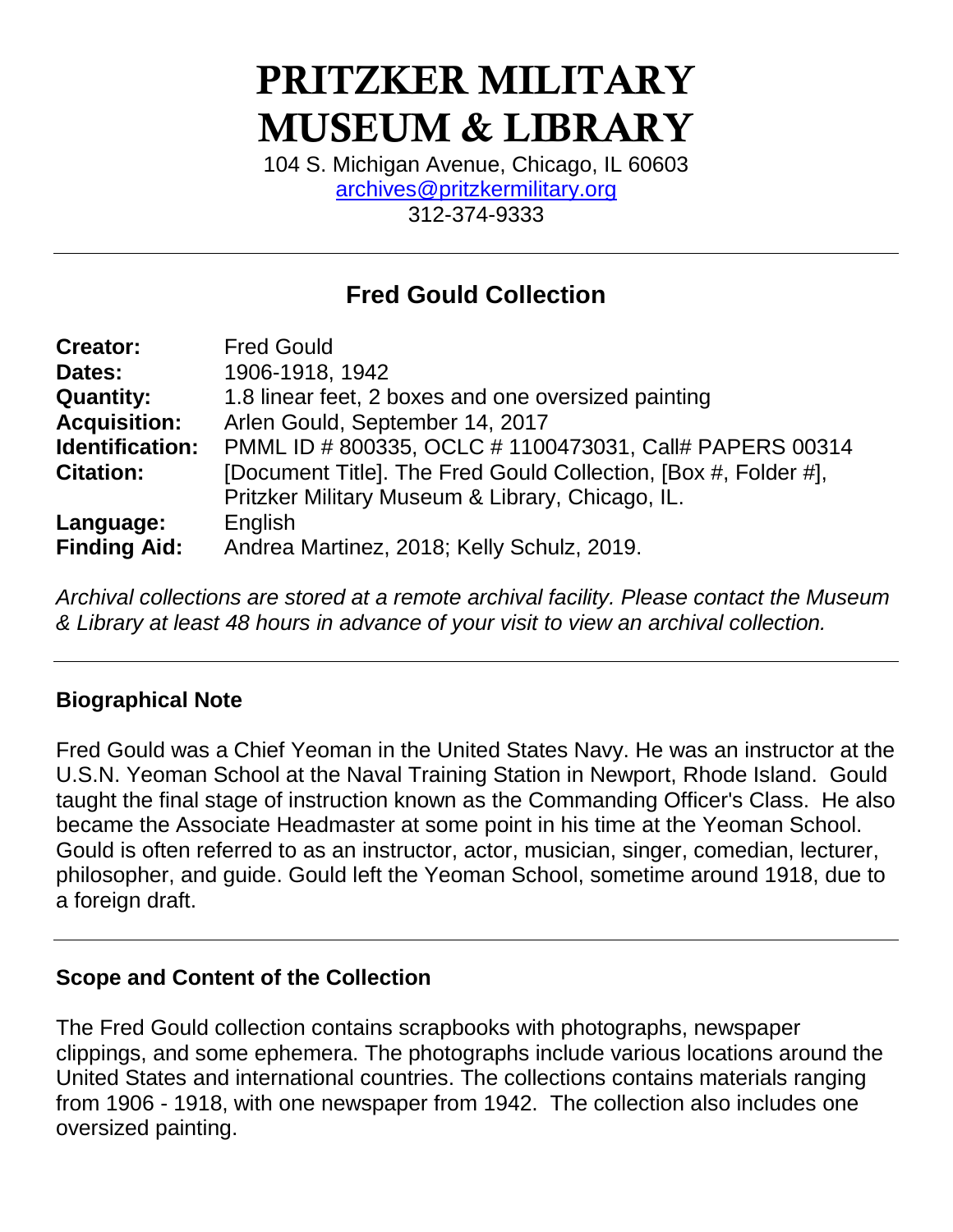#### **Arrangement**

The collection arrived in no discernable order. PMML staff have organized the collection by the size of material.

## **Rights**

Copyrights held Arlen Gould were transferred to the Pritzker Military Museum & Library. All other rights are held by the author or publisher. Users assume responsibility for following copyright laws as established by US Code Title 17.

#### **Separations**

| <b>Item ID</b> | Call<br><b>Number</b> | <b>Description</b>                                                                                                                                                                                                                                                                                                                          | Location |
|----------------|-----------------------|---------------------------------------------------------------------------------------------------------------------------------------------------------------------------------------------------------------------------------------------------------------------------------------------------------------------------------------------|----------|
| 800335005      |                       | Painting of Fred Gould, dressed in<br>traditional Japanese dress with swords and<br>holding fan, landscape with water and<br>mountains in background. Framed in gold<br>bamboo like frame, dimensions roughly<br>48.25 x 100 cm, dated June 5 1907,<br>redacted portion by date Yokohama Japan<br>and possibly artist's signature G. Eukude |          |

### **Key Subjects**

This collection is indexed under the following headings in the Library's online catalog. Researchers interested in materials about related topics, persons, or places should search the catalog using these subject headings.

### **Subjects**

United States. Navy Pennsylvania. Battleship Albums (Books) World War, 1914-1918. Nautical training-schools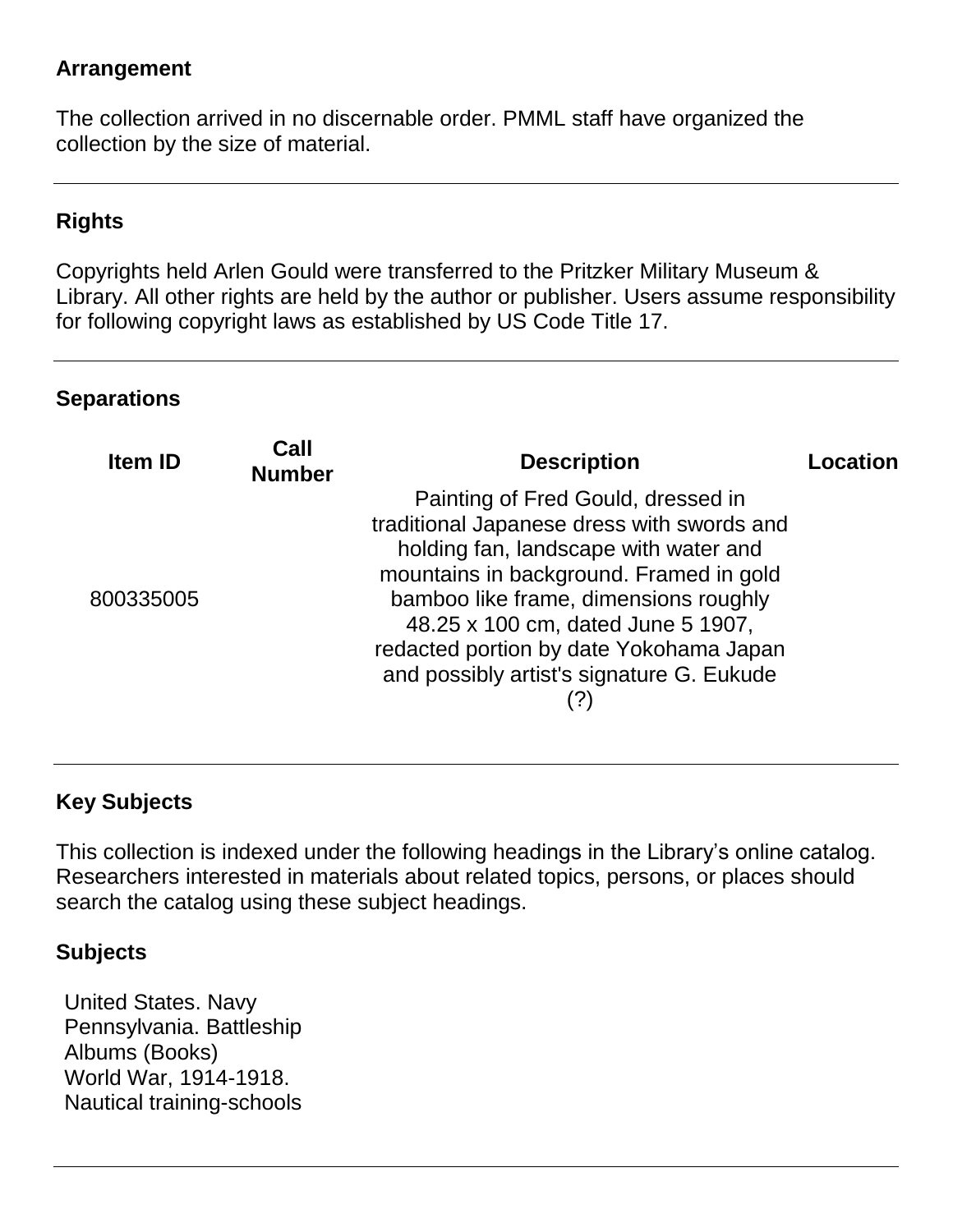## **Container List**

|   | <b>Box Folder</b> | Item ID#  | Title                                                                                                                                                                                                             | <b>Dates</b>        |
|---|-------------------|-----------|-------------------------------------------------------------------------------------------------------------------------------------------------------------------------------------------------------------------|---------------------|
| 1 | 1                 | 800335001 | <b>Black Scrapbook, inscribed on front</b><br>cover "Property of Chief Yeoman F.<br>Gould, U.S.N. Yeoman School, Naval<br><b>Training Station, Newport, R.I."</b><br>"Instructor 'Commanding Officer's<br>Class." | 1916,<br>1918, u.d. |
|   |                   |           | Page 1: Newspaper clipping, "The<br>Yeoman School, It's History and Work."                                                                                                                                        | u.d.                |
|   |                   |           | Page 2: Newspaper clipping, Cont. of<br>"The Yeoman School, It's History and<br>Work."                                                                                                                            | u.d.                |
|   |                   |           | Page 3: Newspaper clipping, Cont. of<br>"The Yeoman School, It's History and<br>Work."                                                                                                                            | u.d.                |
|   |                   |           | Page 4: Newspaper clipping, Cont. of<br>"The Yeoman School, It's History and<br>Work."                                                                                                                            | u.d.                |
|   |                   |           | Page 5: Blank page [news clipping]<br>appears to have once been pasted<br>there]                                                                                                                                  | u.d.                |
|   |                   |           | Page 6: Newspaper clipping, "Clicks"<br>From, The Yeoman School."                                                                                                                                                 | u.d.                |
|   |                   |           | Page 7: Newspaper clipping, "The<br>Yeoman Base Ball League."                                                                                                                                                     | u.d.                |
|   |                   |           | Page 8: Newspaper clipping, "Since the<br>'Boss' has been bitten by the 'Singing<br>Bug'"                                                                                                                         | u.d.                |
|   |                   |           | Page 9: Newspaper clipping, "Dinner to<br>Gunner Johnson."                                                                                                                                                        | u.d.                |
|   |                   |           | Page 10: Newspaper clipping,<br>"Commodore Perry."                                                                                                                                                                | u.d.                |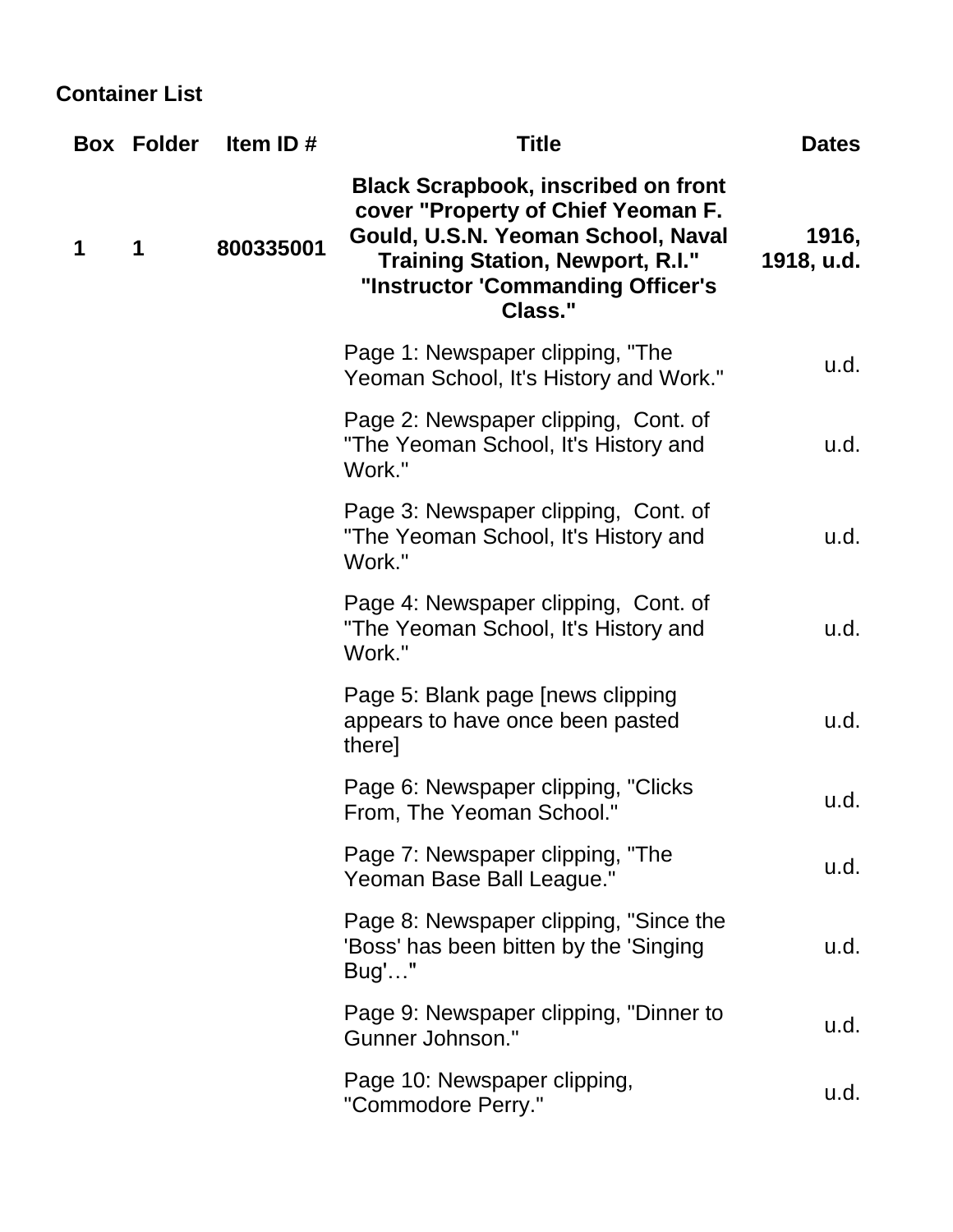| Page 11: Newspaper clipping, "Mr.<br><b>Gould's Motor Boat."</b>                                                            | u.d. |
|-----------------------------------------------------------------------------------------------------------------------------|------|
| Page 12: Newspaper clipping, "The<br><b>Yeoman School Ball."</b>                                                            | u.d. |
| Page 13: Newspaper clipping, Cont. of<br>"The Yeoman School Ball."                                                          | u.d. |
| Page 14: Newspaper clipping, "What<br>Happened to Ruth' Local Young Men<br>and Women in Motion Picture at the<br>Colonial." | u.d. |
| Page 15: Newspaper clipping, "Yeomen"<br>Will See Picture Play Tonight."                                                    | u.d. |
| Page 16: Newspaper clipping, "Having<br>completed a week's exhibition"                                                      | u.d. |
| Page 17: Newspaper clipping, "--Chief<br><b>Gunner Johnson and Chief Yeoman</b><br>Fred Gould"                              | u.d. |
| Page 18: Newspaper clipping, "Nathan<br>Hale."                                                                              | u.d. |
| Page 19: Newspaper clipping,<br>photograph "The Nathan Hale Float in<br>the Independence Day Parade."                       | u.d. |
| Page 20: Newspaper clipping,<br>photograph "Historical Floats"                                                              | u.d. |
| Page 21: Newspaper clipping, "The<br>Chief Petty Officers' Club float"                                                      | u.d. |
| Page 22: Newspaper clipping, "Chief"<br>Petty Officers--The Hanging of Nathan<br>Hale."                                     | u.d. |
| Page 23: Newspaper clipping, "The float<br>depicting the hanging of Nathan Hale"                                            | u.d. |
| Page 24: Newspaper clipping, "Praise<br>for Police--Providence Man Commends<br>Work of Local Traffic Squad.-- Why the       | u.d. |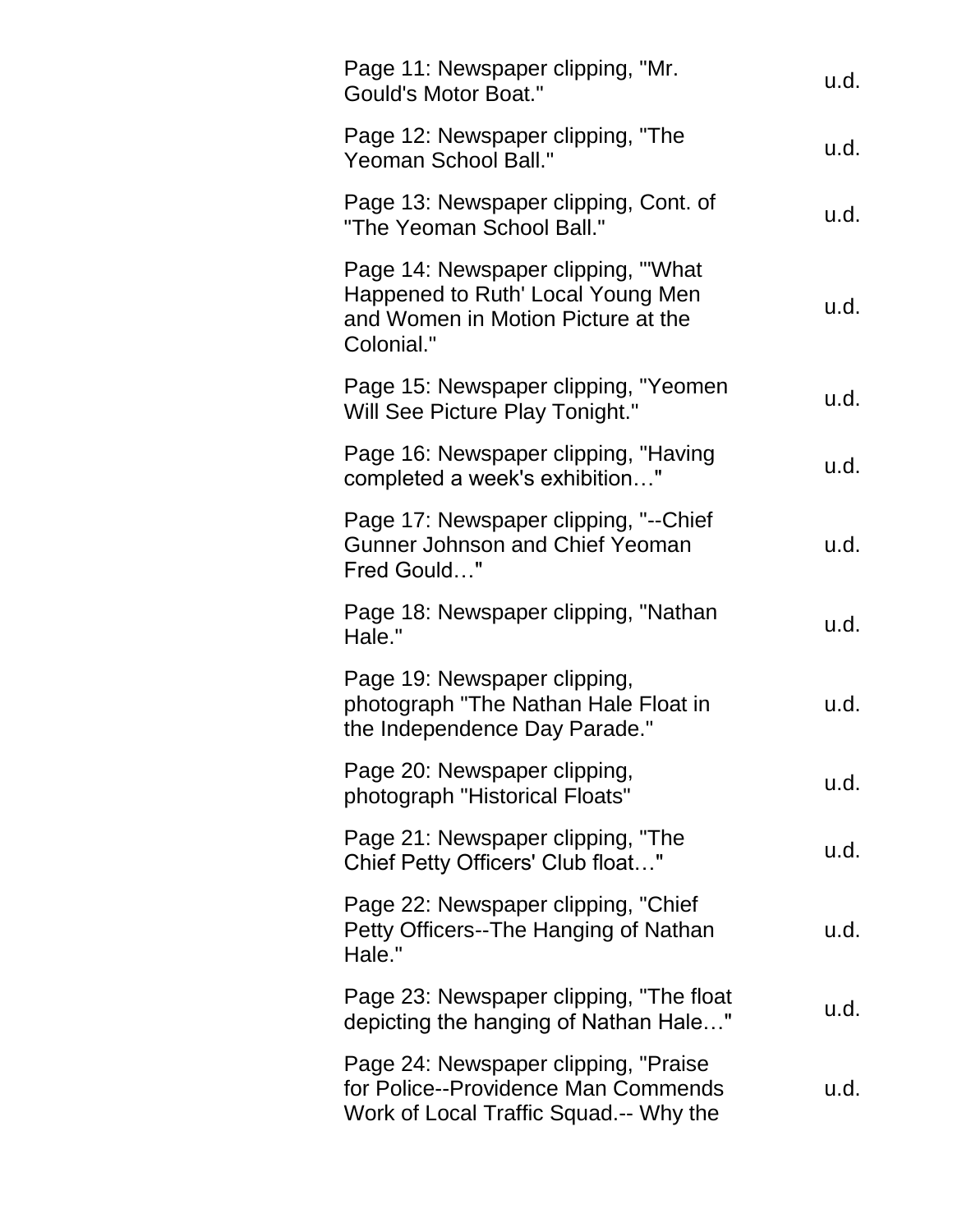| Nathan Hale Float Did Not Cover the<br>Whole Route on the Fourth."                                                                                                                                 |      |
|----------------------------------------------------------------------------------------------------------------------------------------------------------------------------------------------------|------|
| Page 25: Newspaper clipping, "Happy<br>Time at Chief Petty Officers Club                                                                                                                           | u.d. |
| Page 26: Newspaper clipping, "Yeomen"<br><b>Graduate at Station."</b>                                                                                                                              | u.d. |
| Page 27: Newspaper clipping, "C.P.O.<br>Club had Election Last Night."                                                                                                                             | u.d. |
| Page 28: Newspaper clipping, "Local<br>Briefs."                                                                                                                                                    | u.d. |
| Page 29: Newspaper clipping, "Chief<br>Yoman Gould and his fast commanding<br>officers'"                                                                                                           | u.d. |
| Page 30: Newspaper clipping, "Third<br><b>Annual Yeoman Ball-- Given Last</b><br><b>Evening at Newport Beach Pavilion--</b><br>Nearly 900 Dancing at One Time."                                    | u.d. |
| Page 31: Newspaper clipping, "C.P.O.<br><b>Club Gives Dinner for Member"</b>                                                                                                                       | u.d. |
| Page 32: Newspaper Clipping, "Chief"<br><b>Yeoman Gould and his dast</b><br>commanding officers class"                                                                                             | u.d. |
| Page 33: Newspaper clipping, "For<br>Yeoman Class. Graduation at Training<br>Station and Appointments Presented."                                                                                  | u.d. |
| Page 34: Newspaper clipping, "For<br>Acting Gunners J.G.M. Johnson and<br>C.V. Kane. Chief Petty Officers Act as<br>Host at Supper and Smoker got Men<br>Called from New York."                    | u.d. |
| Page 35: Newspaper clipping,<br>"Carnations for [?] Latest Music for<br>Dancing and Pleasing Solos. Many<br><b>Guests of Hospital Apprentices Enjoy</b><br>'Good Time' and Beautiful Decorations." | u.d. |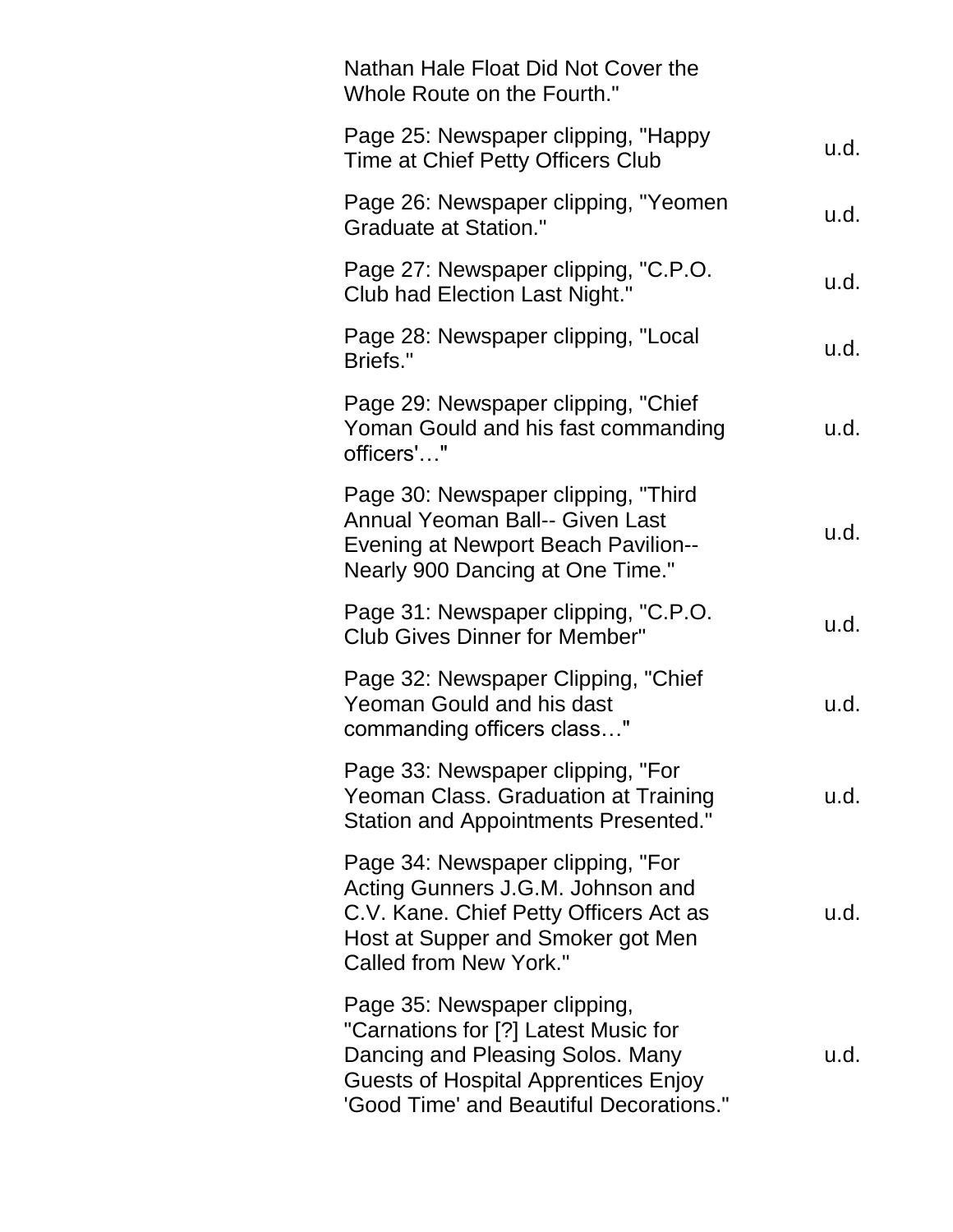| Page 36: Newspaper clipping, "A never-<br>say-die ninth-inning rally won a 5-4<br>game"                                                                                                                                | u.d. |
|------------------------------------------------------------------------------------------------------------------------------------------------------------------------------------------------------------------------|------|
| Page 37: Newspaper clipping, "A<br>Dancing Success. Third Annual Ball by<br><b>Yeoman School in Decorated Beach</b><br>Hall."                                                                                          | u.d. |
| Page 38: Newspaper clipping,<br>"Yeomen Graduate."                                                                                                                                                                     | u.d. |
| Page 39: Newspaper clipping, "The<br>Officers Win. Be <sup>[?]</sup> Pay Class in First<br>Ball [?] Yeoman School League."                                                                                             | u.d. |
| Page 40: Newspaper clipping, "--Chief<br>Yeoman Gould received a nose"                                                                                                                                                 | u.d. |
| Page 41: Newspaper clipping, "Training<br>Sta. Winds City Cup. Beat Out Fort<br>Adams by Two Thirds of a Point. In Big<br>Army and Navy Meet. Governor<br>Beeckman Acts as Referee and Awards<br><b>Gold Medals."</b>  | u.d. |
| Page 42: Newspaper clipping, "Chief<br>Petty Officers Installed Last Night."                                                                                                                                           | u.d. |
| Page 43: Newspaper clipping, "Wins<br>Newport Cup. Training Station Defeats<br>Fort Adams by a Single Point."                                                                                                          | u.d. |
| Page 44: Newspaper clipping, "Great<br>Crowd at the at Home. Some Old<br>Minstrels Do Lively Turns at Training<br>Station, 400 Lanterns for Decorations.<br><b>Big Crowd also Hears Herald's Election</b><br>Returns." | u.d. |
| Page 45: Newspaper clipping, "100<br>Attend C.P.O. Clambake Despite<br>Storm."                                                                                                                                         | u.d. |
| Page 46: Newspaper clipping, "Miss"<br>Kerins to be Ruth. Mr. John H. Allan                                                                                                                                            | u.d. |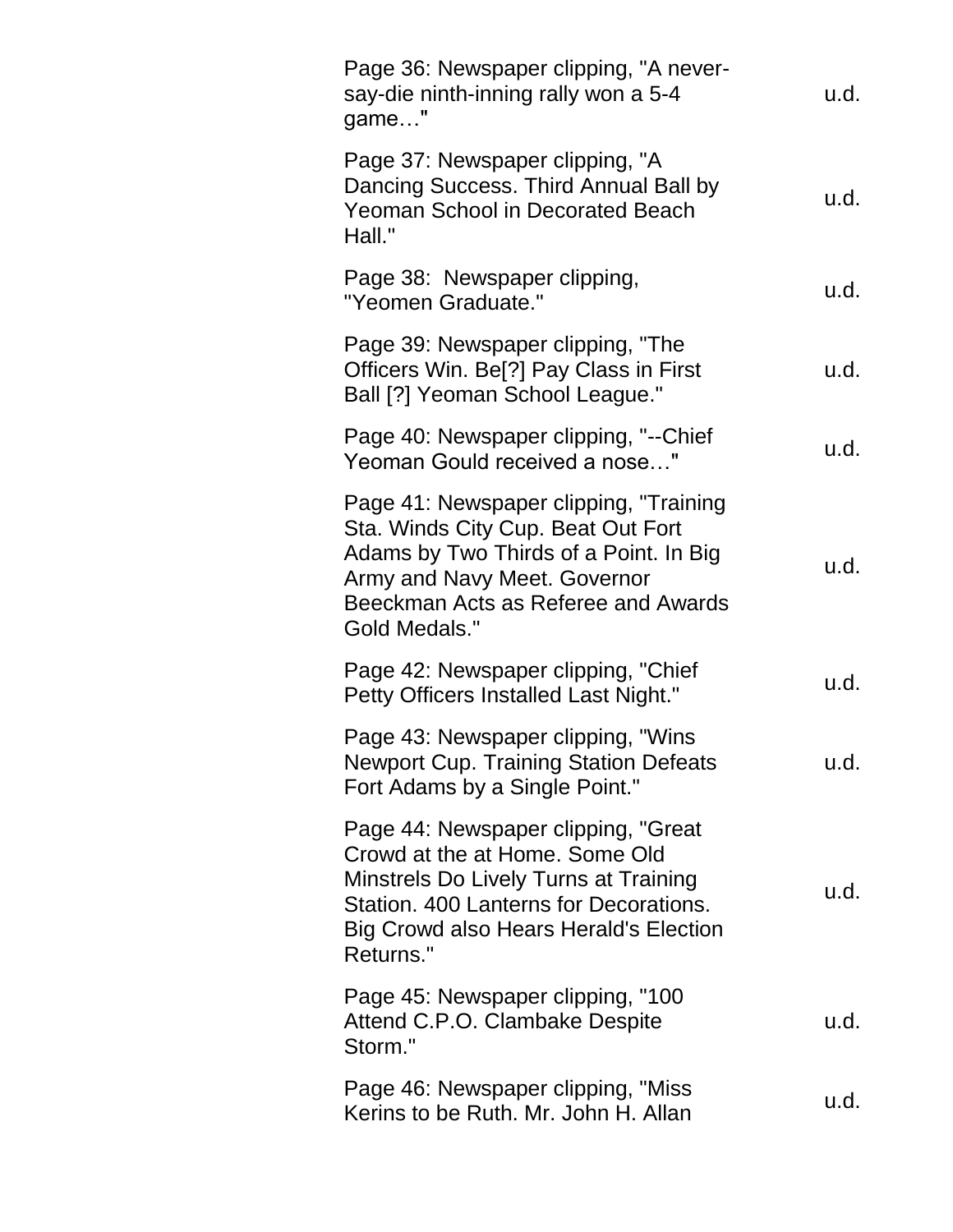| Chosen as Leading Man in Local Motion<br>Picture."                                                                                                                  |      |
|---------------------------------------------------------------------------------------------------------------------------------------------------------------------|------|
| Page 47: Newspaper clipping, "18<br><b>Graduate from Yeoman School."</b>                                                                                            | u.d. |
| Page 48: Newspaper clipping, "Miss"<br>Kerins and Mr. Allan are Chosen."                                                                                            | u.d. |
| Page 49: Newspaper clipping, "Clicks"<br>from Yeoman School."                                                                                                       | u.d. |
| Page 50: Newspaper clipping, "20<br><b>Graduate from Yeoman School."</b>                                                                                            | u.d. |
| Page 51: Newspaper clipping,<br>"Examinations. On August 25th twenty<br>four young men"                                                                             | u.d. |
| Page 52: Newspaper clipping, "Wish<br>Presence of Governor. Gov. Beeckman<br><b>Invited to Training Station Navy Day</b><br>Night. Program of True Circus Fashion." | u.d. |
| Page 53: Newspaper clipping, "Act IX--<br>Pyramide--Wonderful masses and<br>banks"                                                                                  | u.d. |
| Page 54: Newspaper clipping, "Makes a<br>Fine Mark.' Commander Johnston Sums<br>Up Success of Navy Day Show."                                                       | u.d. |
| Page 55: Newspaper clipping, "Makes a<br>Fine Mark."                                                                                                                | u.d. |
| Page 56: Newspaper clipping,<br>photograph "Some of the Clowns in the<br>Dressing Room, Posing. The Nautical<br>'Sirkus.'"                                          | u.d. |
| Page 57: Newspaper clipping, [Untitled<br>three group photographs]                                                                                                  | u.d. |
| Page 58: Newspaper clipping, [Untitled<br>group photograph]                                                                                                         | u.d. |
| Page 59: Newspaper clipping,<br>"Mexicans at Entrance to Big Show."                                                                                                 | u.d. |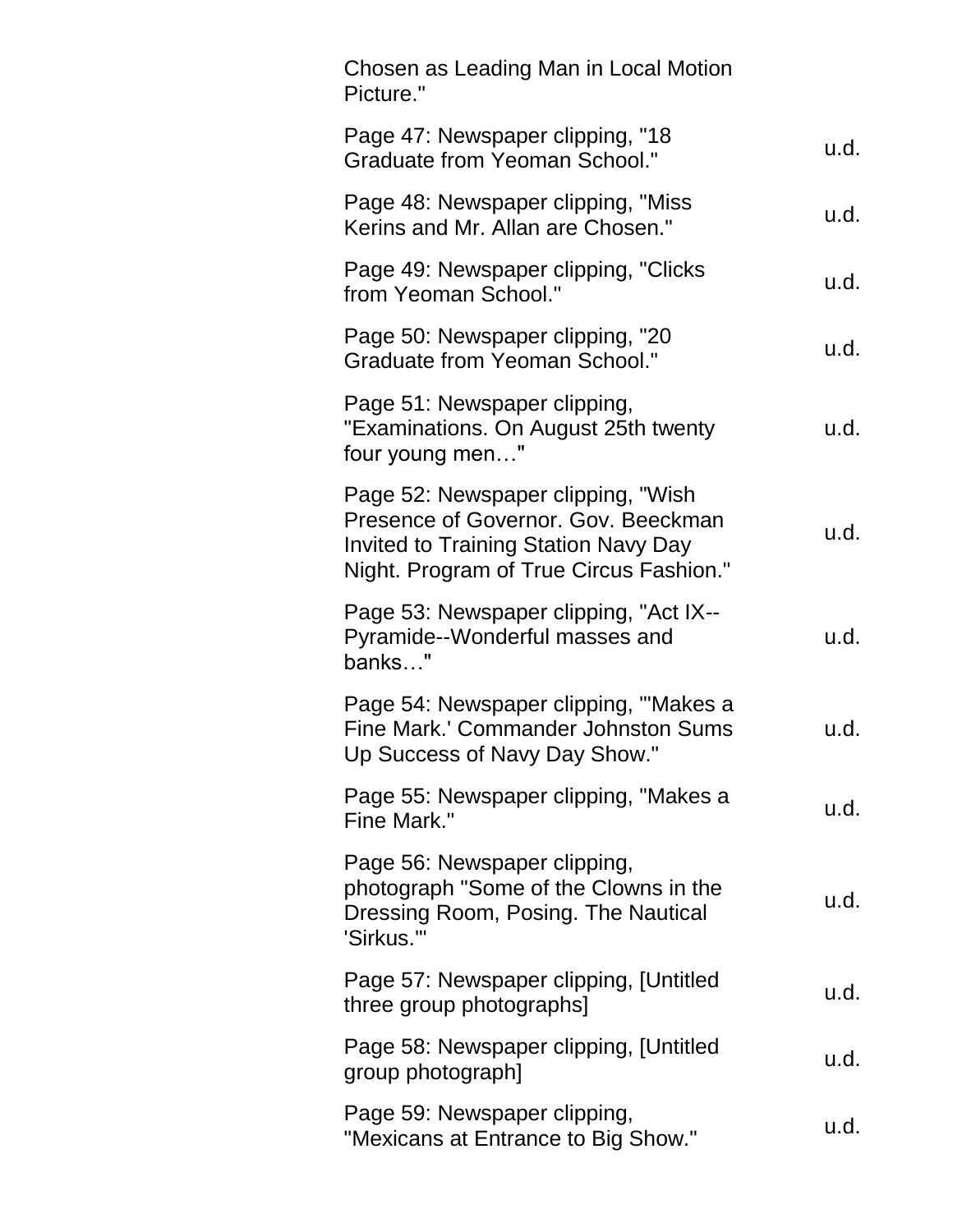| Page 60: Newspaper clipping, "In<br>Memoriam."                                                                                                                                                                                      | u.d.       |
|-------------------------------------------------------------------------------------------------------------------------------------------------------------------------------------------------------------------------------------|------------|
| Page 61: Newspaper clipping, "As to<br>Leo Allias Butler."                                                                                                                                                                          | u.d.       |
| Page 62: Newspaper clipping, "'Our<br>Sirkus and Carnival."                                                                                                                                                                         | u.d.       |
| Page 63: Small Flyer, "Navy Day Sirkus<br>and Carnival."                                                                                                                                                                            | u.d.       |
| Page 64: Calling card, "Compliments of<br><b>Chief Clown"</b>                                                                                                                                                                       | u.d.       |
| Page 65: Program, "Navy Day, Program<br>of Day's Events"                                                                                                                                                                            | 10/12/1916 |
| Page 66: Program, "The Yeoman"<br>School"                                                                                                                                                                                           | u.d.       |
| Page 67: Program, "Center Ring"                                                                                                                                                                                                     | u.d.       |
| Page 68: Program, "Grand Three-Ring<br>Circus"                                                                                                                                                                                      | u.d.       |
| Page 69: Program, "Right Ring"                                                                                                                                                                                                      | u.d.       |
| Page 70: Program, "Honorary Citizens'<br>Committee"                                                                                                                                                                                 | u.d.       |
| Page 71: Program, "Cast of Characters<br>-Grand Three-Ring Circus."                                                                                                                                                                 | u.d.       |
| Page 72: Program, "Cast of Characters-<br>-Grand Three-Ring Circus--Continued."                                                                                                                                                     | u.d.       |
| Page 73: Program, "Cast of Characters-<br>-Side Show Attractions."                                                                                                                                                                  | u.d.       |
| Page 74: Newspaper clipping, "Not Mad<br>Dervishes. Strangely Acting Recruits<br>Only Rehearsing for Circus."; "Navy<br>Day was Big Success. Great Crowd<br><b>Attended Entertainment at Training</b><br><b>Station Yesterday."</b> | u.d.       |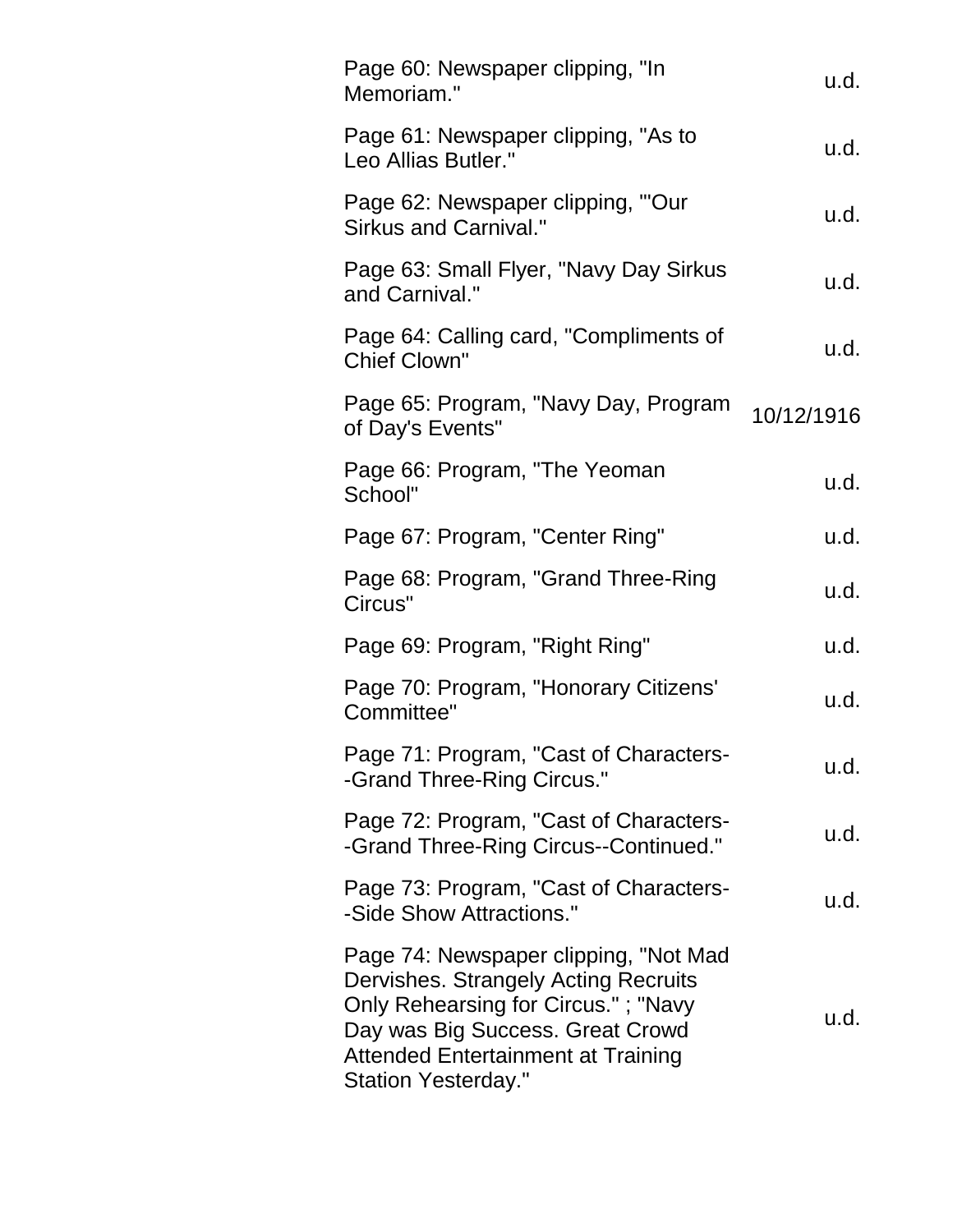| Page 75: Newspaper clipping, "At 8 a.<br>m. the island was opened to visitor"                                            | u.d. |
|--------------------------------------------------------------------------------------------------------------------------|------|
| Page 76: Newspaper clipping, "What did<br>you think of the 'Sirkus?'"                                                    | u.d. |
| Page 77: Newspaper clipping, cont.<br>"What did you think of the 'Sirkus?'"                                              | u.d. |
| Page 78: Newspaper clipping, cont.<br>"What did you think of the 'Sirkus?'"                                              | u.d. |
| Page 79: Newspaper clipping, cont.<br>"What did you think of the 'Sirkus?'"                                              | u.d. |
| Page 80: Newspaper clipping, "Echoes"<br>of the 'Sirkus.""                                                               | u.d. |
| Page 81: Newspaper clipping, "A<br>Tribute to Frank Rotonno. 'Entitled a<br>Talkin' in His Sleep."                       | u.d. |
| Page 82: Newspaper clipping, "The<br>Doings of the Booster's Club."                                                      | u.d. |
| Page 83: Newspaper clipping, "Chief<br>Yeoman Gould."                                                                    | u.d. |
| Page 84: Newspaper clipping, "The<br>C.P.O. Club entertained"                                                            | u.d. |
| Page 85: Newspaper clipping, "Farewell<br>to Father C.P.O. Club."                                                        | u.d. |
| Page 86: Newspaper clipping, "C.P.O.<br><b>Club Gives New Year's Social."</b>                                            | u.d. |
| Page 87: Newspaper clipping, "Cabaret"<br>and Smoker. Chief Petty Officers<br>Introduce Improvements in Club's<br>Room." | u.d. |
| Page 88: Newspaper clipping, "For<br>Christmas Season. Naval Training<br><b>Station Force and Families Celebrate."</b>   | u.d. |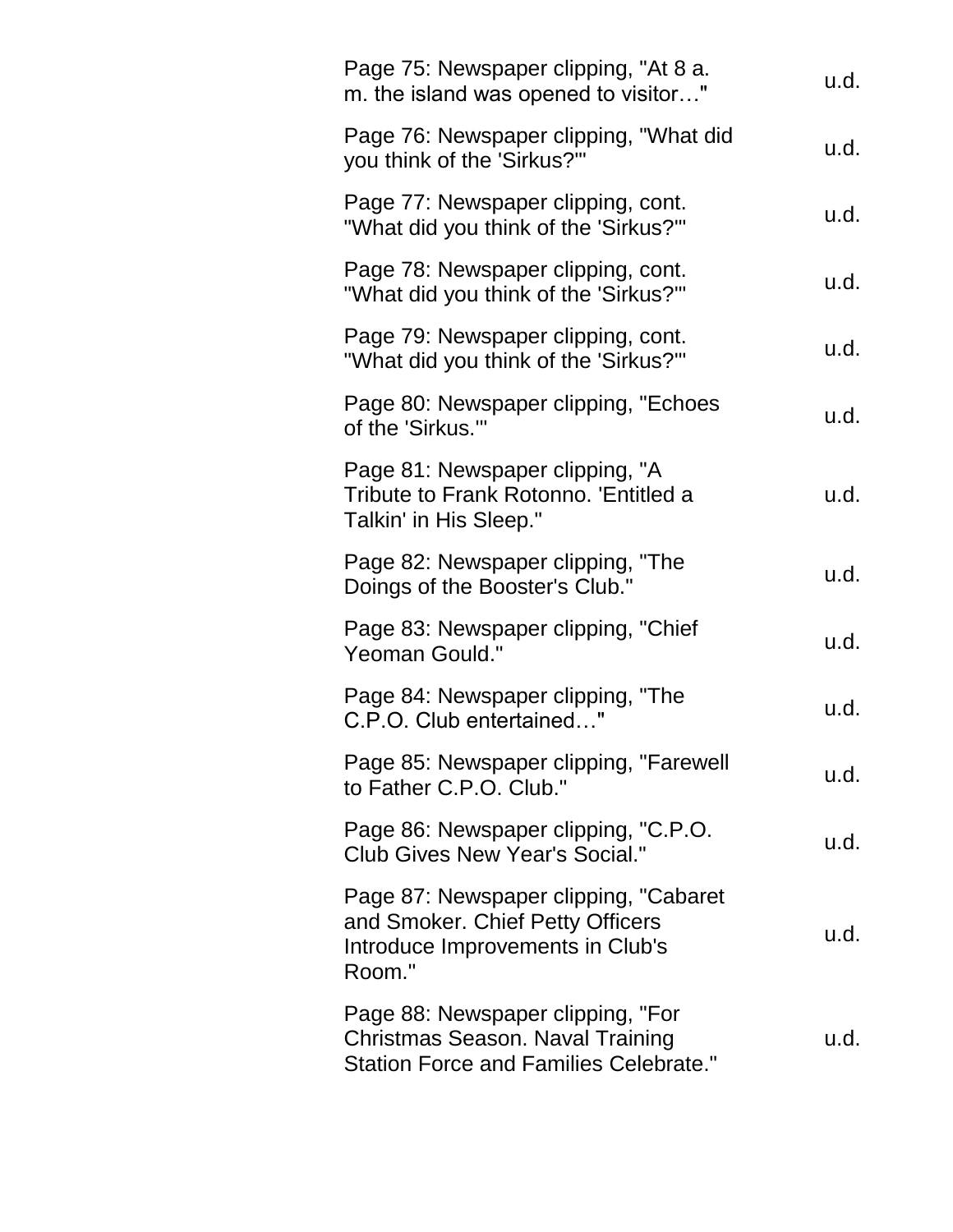| Page 89: Newspaper clipping,<br>"Christmas Tree at Training STA. Two<br><b>Thousand Present at Entertainment</b><br>Yesterday. Children Were Well<br>Remembered." | u.d. |
|-------------------------------------------------------------------------------------------------------------------------------------------------------------------|------|
| Page 90: Newspaper clipping, "Old<br>Santa."                                                                                                                      | u.d. |
| Page 91: Newspaper clipping, "The<br><b>Station Christmas Tree."</b>                                                                                              | u.d. |
| Page 92: Newspaper clipping, "Cutting<br>the Cost of High Living."                                                                                                | u.d. |
| Page 93: Newspaper clipping, "Chief<br>Petty Officer's Club Installation."                                                                                        | u.d. |
| Page 94: Newspaper clipping, "Local<br>Briefs."                                                                                                                   | u.d. |
| Page 95: Newspaper clipping,<br>photograph "Commanding Officers'<br>Class. Yeoman School. U.S. Naval<br><b>Training Station, Newport, Rhode</b><br>Island."       | u.d. |
| Page 96: Newspaper clipping, "A Fancy<br>Skater."                                                                                                                 | u.d. |
| Page 97: Newspaper clipping,<br>photograph "Booster's Club, Barracks<br>'A.'"                                                                                     | u.d. |
| Page 98: Newspaper clipping, "The<br>Booster's Club" by P.J.M.                                                                                                    | u.d. |
| Page 99: Newspaper clipping, cont.<br>"The Booster's Club" by P.J.M.                                                                                              | u.d. |
| Page 100: Newspaper clipping, "--Mr.<br>William Franklin, an upper Thames<br>Street"                                                                              | u.d. |
| Page 101: Newspaper clipping, "--Mrs.<br>W. Frances McAuliffe entertained"                                                                                        | u.d. |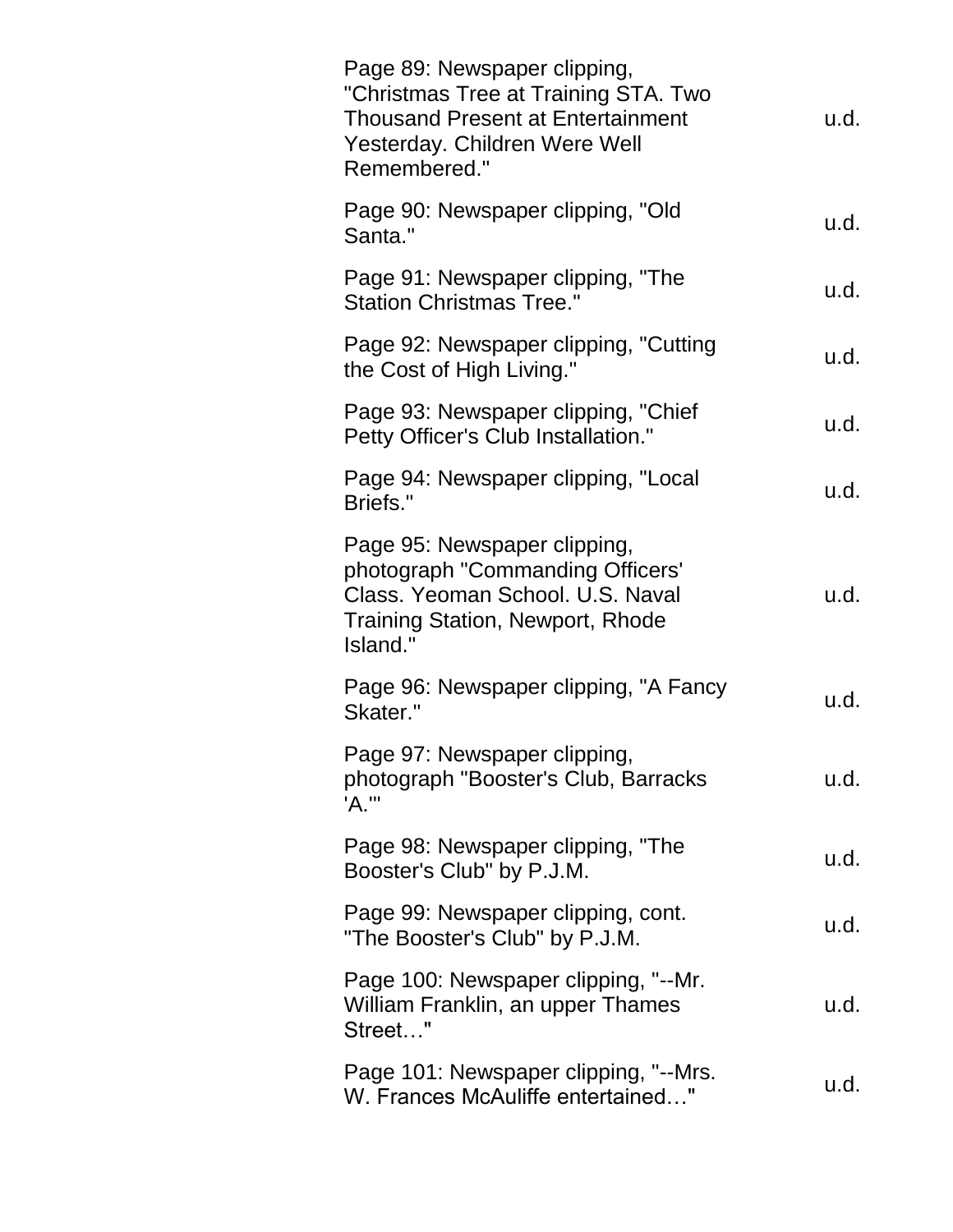| Page 102: Newspaper clipping, "Mr.<br>Gould. Our genial friend, and guide"                                                                     | u.d. |
|------------------------------------------------------------------------------------------------------------------------------------------------|------|
| Page 103: Newspaper clipping, "Mother<br>Keebough Here on Visit. Interesting<br>Woman Passes a Notable Day. Wears<br>Uniform of Yeowoman."     | u.d. |
| Page 104: Newspaper clipping, "Home<br><b>Grown Vaudeville."</b>                                                                               | u.d. |
| Page 105: Newspaper clipping, "Mr.<br>Arthur Albro, one of the leading<br>members"                                                             | u.d. |
| Page 106: Newspaper clipping, "For<br>Mrs. Rankin. Funeral Attended by<br><b>Friends and Officers from Training</b><br>Station."               | u.d. |
| Page 107: Newspaper clipping, "Old<br>Timers Show They Can Comeback."                                                                          | u.d. |
| Page 108: Newspaper clipping, "Chief<br>Yeoman F. Gould, U.S.N. associate<br>headmaster of the Yeoman School at<br>the Naval Training station" | u.d. |
| Page 109: Newspaper clipping, "The<br>Newport Recruit, Baseball."                                                                              | u.d. |
| Page 110: Newspaper clipping, "The<br>C.P.O. Baseball Game."                                                                                   | u.d. |
| Page 111: Newspaper clipping, "The<br>C.P.O. Game."                                                                                            | u.d. |
| Page 112: Newspaper clipping, "Elks"<br><b>Present Gifts. Chief Yeoman McNulty</b><br><b>Given Reception and Entertainment."</b>               | u.d. |
| Page 113: Newspaper clipping, "Chief"<br>Yeoman McNulty Honored--Brother<br>Members of Elks Give Reception for<br>Him."                        | u.d. |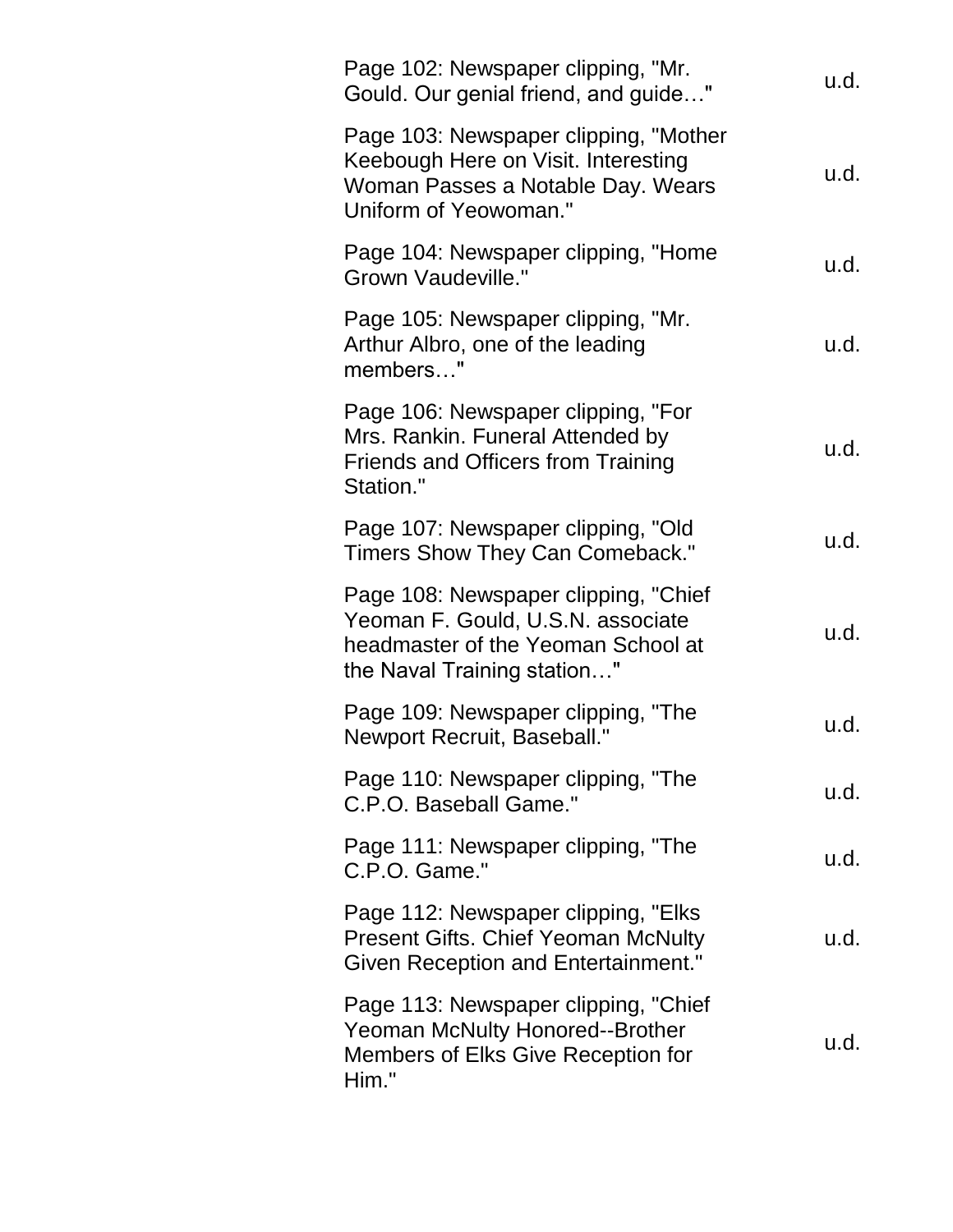| Page 114: Newspaper clipping,<br>"Yeomen Give Fine Minstrels--Many<br>Attend it at the Training Station."                                                                                                                                                                    | u.d. |
|------------------------------------------------------------------------------------------------------------------------------------------------------------------------------------------------------------------------------------------------------------------------------|------|
| Page 115: Newspaper clipping, "The<br>Minstrel Show. Songs on Program by<br>Yeoman School of the Training Station."                                                                                                                                                          | u.d. |
| Page 116: Newspaper clipping, "In<br>Interest of Artillery Recruiting"                                                                                                                                                                                                       | u.d. |
| Page 117: Newspaper clipping, "For<br>Ladies' Night. Program by Recruiting<br>and Entertainment Committees of the<br>Artillery."                                                                                                                                             | u.d. |
| Page 118: Newspaper clipping,<br>"Members of the Yeoman School,<br>relatives and friends"                                                                                                                                                                                    | u.d. |
| Page 119: Newspaper clipping, "Elks"<br>Ladies' Night. Address by Mayor<br><b>Burdick Vaudeville, Collation and</b><br>Dancing."                                                                                                                                             | u.d. |
| Page 120: Newspaper clipping, "A<br>Send-Off."                                                                                                                                                                                                                               | u.d. |
| Page 121: Newspaper clipping, "An<br>Important Contest."; "Our Musical<br>Minstrels."                                                                                                                                                                                        | u.d. |
| Page 122: Newspaper clipping, "Praise"<br>from Admiral Sims." With inscription<br>from Gould "The above letter was<br>received during the time I was an<br>Instructor in the Yeomen School. - F<br>Gould, Chief Yeomen, U.S Navy,<br>Instructor, Commanding Officer's Class" | u.d. |
| Page 123: Newspaper clipping,<br>"Mother's Night a Big Success.<br><b>Experiment at Naval Training Station</b><br><b>Most Pleasing One."</b>                                                                                                                                 | u.d. |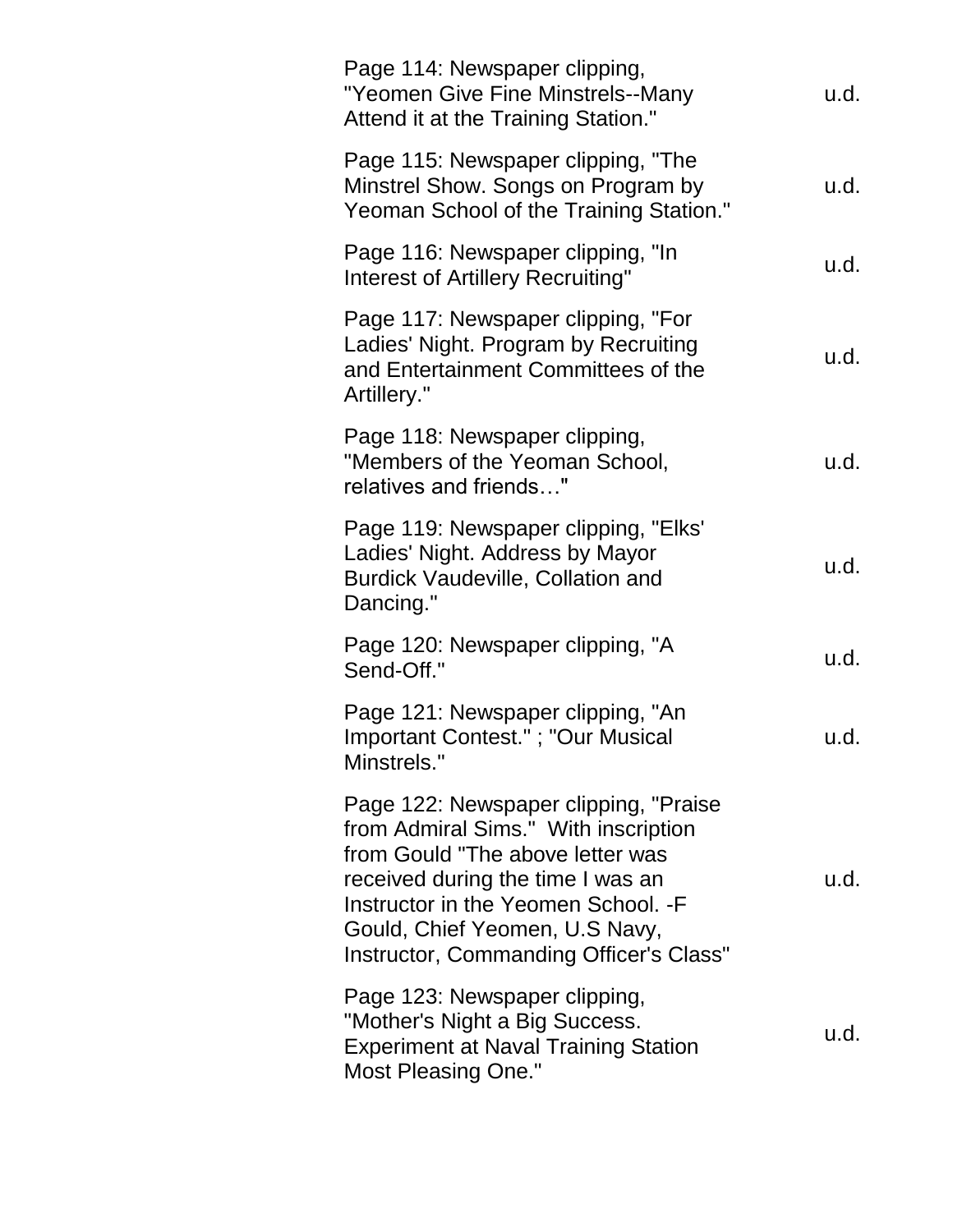| Page 124: Newspaper clipping, "R.M.<br>Alexander and H.F. Wolfe."; "Second<br>Watch"                                                              | u.d. |
|---------------------------------------------------------------------------------------------------------------------------------------------------|------|
| Between page 124 and 125: loose<br>newspaper clipping, "The show began<br>early to accommodate the guests"                                        | u.d. |
| Page 125: Newspaper clipping,<br>"'Mothers' Night.' Apprentice Seamen<br><b>Hosts of Their Relations."</b>                                        | u.d. |
| Page 126: Flyer, "Training Station<br><b>Musical Minstrels Present a Sea-Going</b><br>Musical, in two Watches, entitled 'A<br>Cure for the Blues" | u.d. |
| Page 127: Newspaper clipping,<br>"Mothers' Day at the Station."                                                                                   | u.d. |
| Page 128: Newspaper clipping,<br>"Improvements."                                                                                                  | u.d. |
| Page 129: Newspaper clipping, "Staff<br>Changes."                                                                                                 | u.d. |
| Page 130: Newspaper clipping,<br>"Farewell and Presentation. Given to<br>Commander Johnson and Lieut. Com.<br>Sadler."                            | u.d. |
| Page 131: Newspaper clipping, Cont.<br>"Farewell and Presentation."                                                                               | u.d. |
| Page 132: Newspaper clipping, "Chief<br>Yeoman Frederick Gould, who has<br>been in charge"                                                        | u.d. |
| Page 133: Newspaper clipping, "Chief<br>Yeoman is Given Send-Off."                                                                                | u.d. |
| Page 134: Newspaper clipping, "Mr.<br><b>Gould's Farewell."</b>                                                                                   | u.d. |
| Page 135: Newspaper clipping, "Naval<br>Men's Club Does Minstrels in Ireland."                                                                    | u.d. |
| Page 136-170: [Blank pages]                                                                                                                       | u.d. |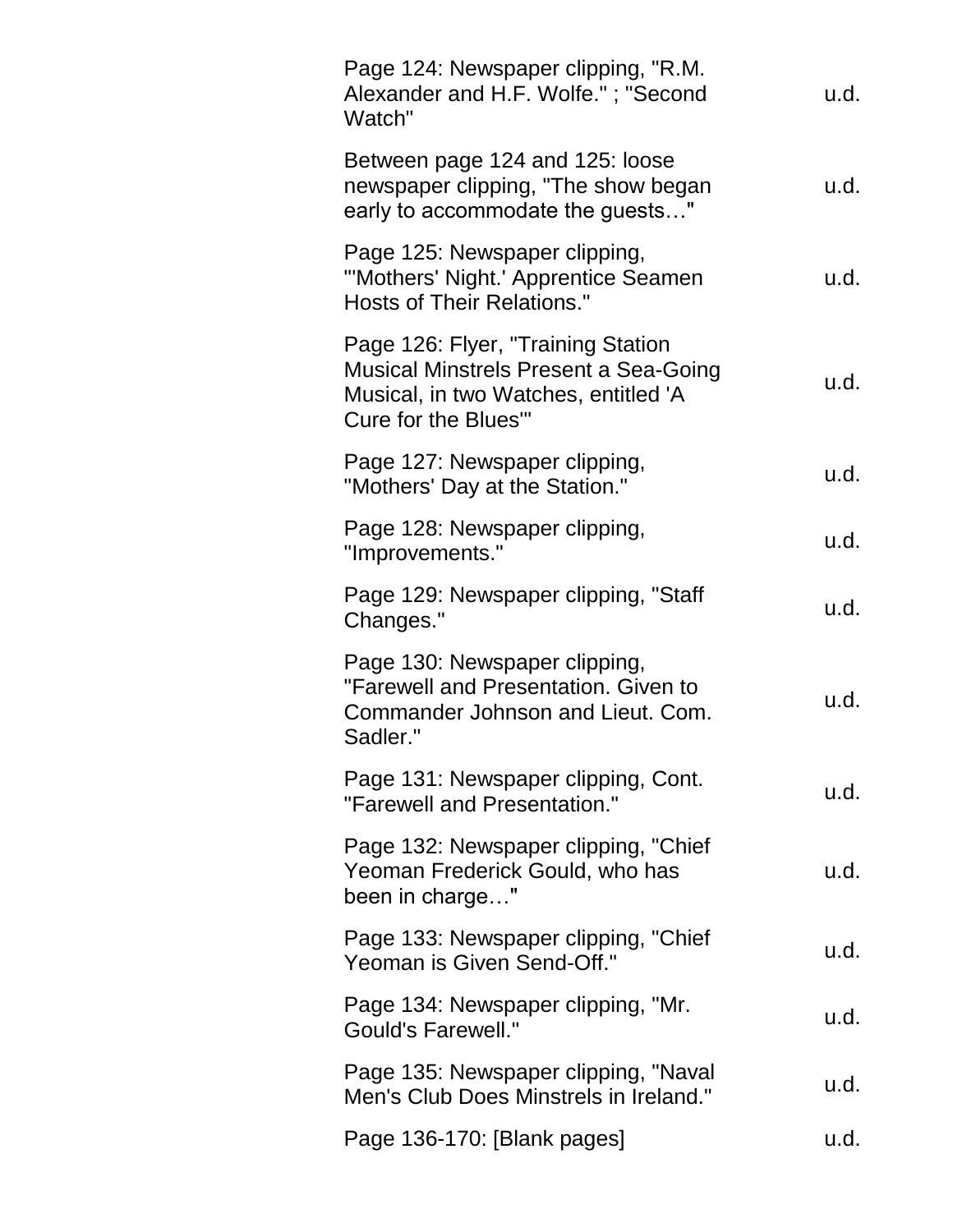|   |              |           | Page 171: Flyer, "U.S. Naval Men's<br>ClubA Musical 'Mush Up'"                                                                                                      | 11/28/1918 |
|---|--------------|-----------|---------------------------------------------------------------------------------------------------------------------------------------------------------------------|------------|
|   |              |           | Page 172: Flyer, "U.S. Naval Men's<br>Club. Weekly Entertainment"                                                                                                   | 8/31/1918  |
|   |              |           | Page 173: Program, "U.S. Naval Men's<br>Club Program"                                                                                                               | 11/13/1918 |
|   |              |           | Page 174: Photograph, group<br>photograph of men in costumes, "Stage<br>entrance to the rear of the group.<br>Theatre above large smoke-stack."                     | u.d.       |
|   |              |           | Page 175: Photograph, group<br>photographs of men in uniforms and<br>costumes, "A few more of the bunch<br>including the orchestra. Fred."                          | u.d.       |
|   |              |           | Page 176: Program, "U.S.N.M.C.<br>Program--An Allied Military Pagent and<br><b>Minstrel Show"</b>                                                                   | 7/4/1918   |
|   |              |           | Page 177: Newspaper clipping, "Quartet"<br>from Great Lakes a Hit Overseas--<br><b>Singers Prove Popular in Entertainment</b><br>at French Bases--May Go To London" | u.d.       |
|   |              |           | Page 178-196: [Blank pages]                                                                                                                                         | u.d.       |
| 1 | $\mathbf{2}$ | 800335002 | <b>Small Green Scrapbook with</b><br>"Photographs" inscription on cover                                                                                             | 1908, u.d. |
|   |              |           | Page 1: Photograph of parade down city<br>street, "Model of the U.S.S. California"                                                                                  | u.d.       |
|   |              |           | Page 2: Photograph of parade down a<br>San Francisco street, "Review in San<br>Francisco, May 7.08 U.S. Pacific Fleet<br>Brigade"                                   | 5/7/1908   |
|   |              |           | Page 3: Photograph of parade from<br>street view                                                                                                                    | u.d.       |
|   |              |           |                                                                                                                                                                     |            |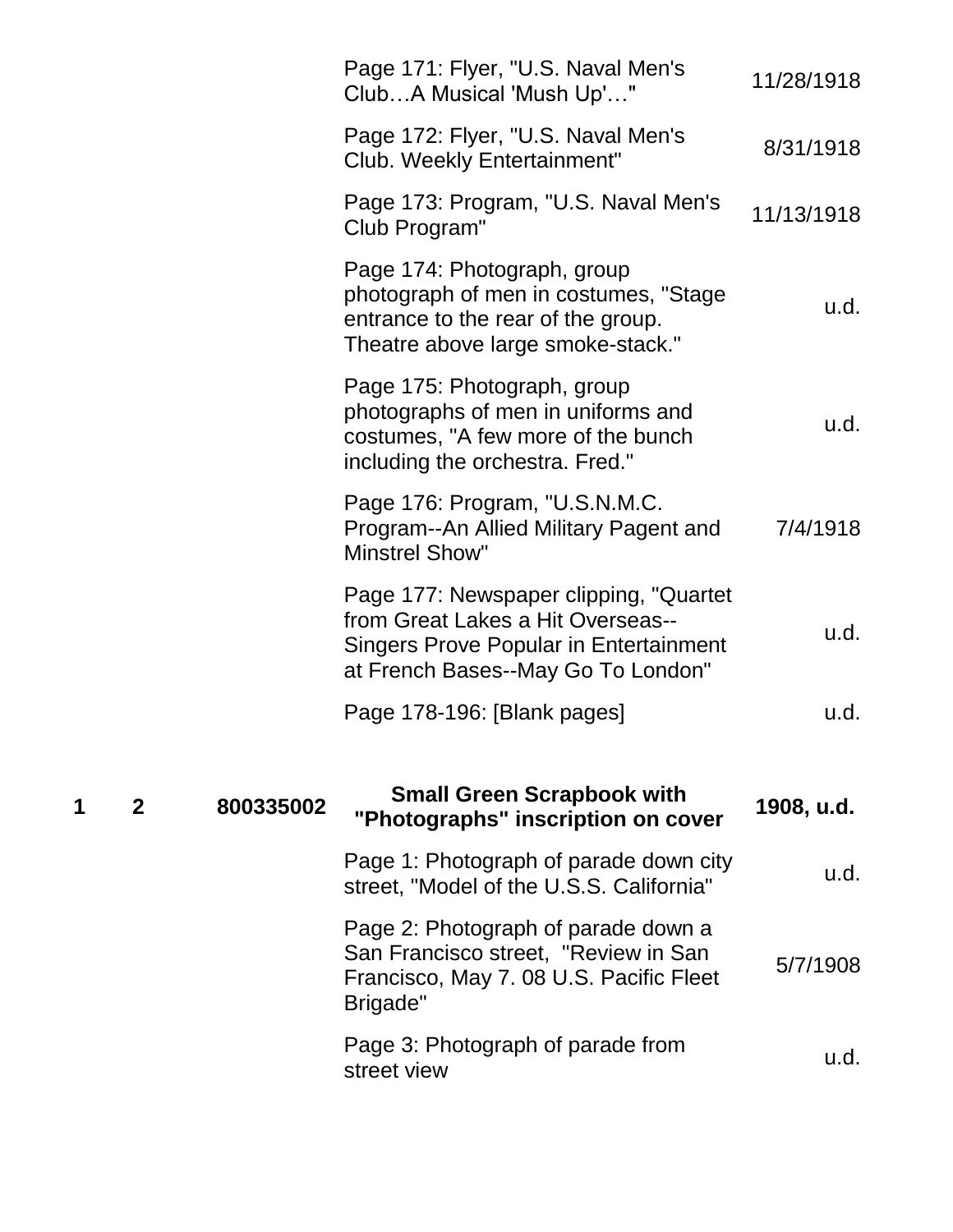| Page 4: Photograph of a parade from<br>street view, "The Naval Review in San<br>Francisco, U.S.S. Pennsylvania<br>Battalion May 7.08."                     | 5/7/1908 |
|------------------------------------------------------------------------------------------------------------------------------------------------------------|----------|
| Page 5: Photograph of parade from<br>street view, "The Naval Review in San<br>Francisco, Van Ness Avenue."                                                 | u.d.     |
| Page 6: Photograph of parade down city<br>street, "Review in San Francisco, May<br>7.08 Pennsylvania Battalion"                                            | 5/7/1908 |
| Between page 6 and page 7: Blank<br>postcard, "U.S. Receiving ship<br>'Philadelphia,' showing officers'<br>quarters, Bremerton, Navy Yard,<br>Washington." | u.d.     |
| Page 7: Photograph of sailors in a<br>cemetery                                                                                                             | u.d.     |
| Page 8: Photograph of two sailors                                                                                                                          | u.d.     |
| Page 9: Photograph of a marching band<br>with ships in the background, "A sailor's<br>Military funeral"                                                    | u.d.     |
| Page 10: Photograph of sailors<br>marching with a casket                                                                                                   | u.d.     |
| Between page 10 and page 11:<br>Photograph of coastline, "View of<br>Talcahuano, Chile"                                                                    | u.d.     |
| Page 11: Photograph of parade on San<br>Francisco street, "Review in San<br>Francisco May 7.08 Atlantic First<br>Brigade"                                  | 5/7/1908 |
| Page 12: Photograph of parade on San<br>Francisco street, "The Review in San<br>Francisco, May 7. 1908, The Marine<br>Brigade"                             | 5/7/1908 |
| Page 13: Photograph of ship deck, "A<br>funeral on board a Man of War"                                                                                     | u.d.     |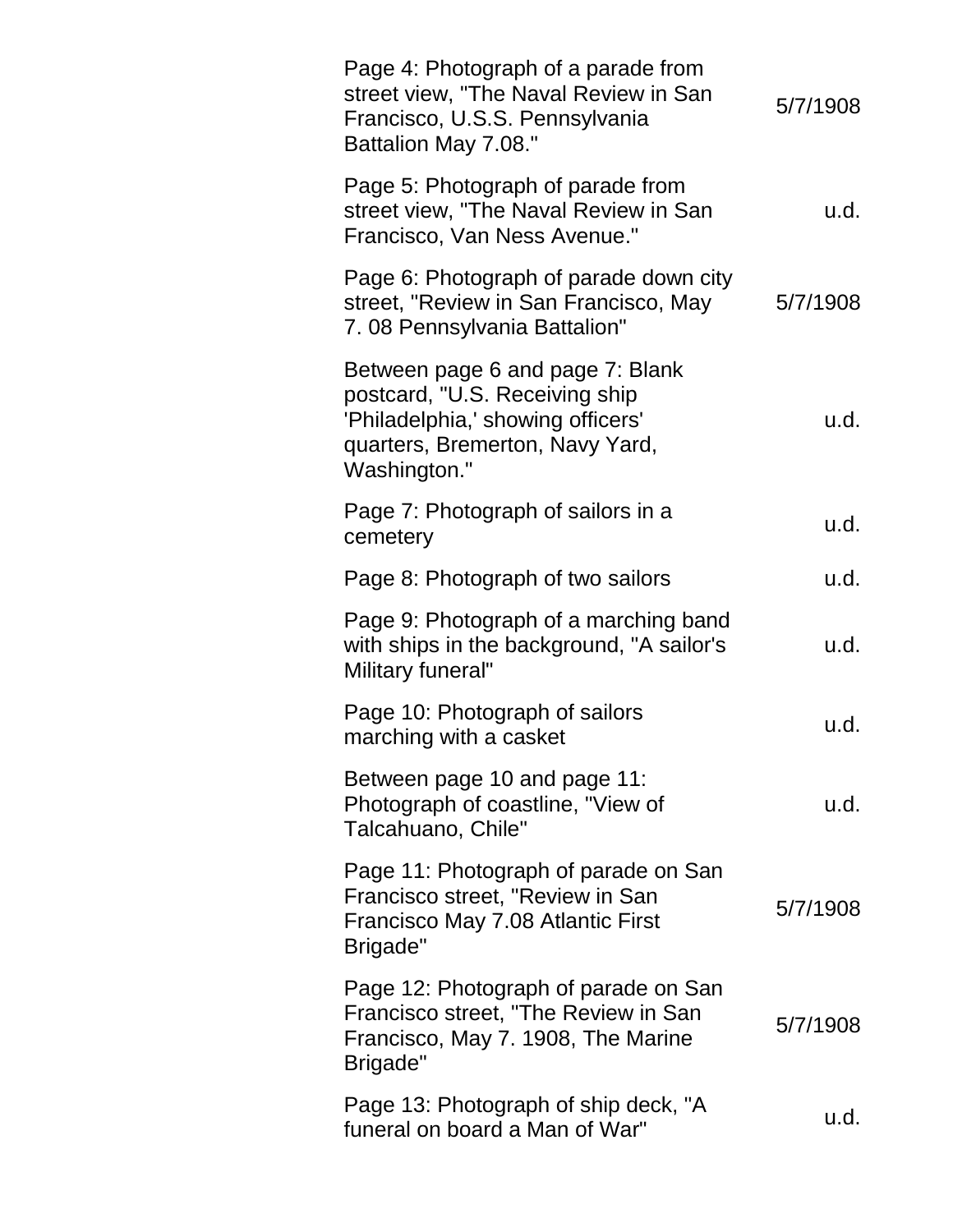|   |           | Page 14: Photograph of sailors in a<br>cemetery, "Layed away by his<br>shipmates                                                                                                                     | u.d.                |
|---|-----------|------------------------------------------------------------------------------------------------------------------------------------------------------------------------------------------------------|---------------------|
|   |           | Page 15: Photograph of sailors laying<br>on deck, "An afternoon nap at sea"                                                                                                                          | u.d.                |
|   |           | Page 16: Photograph of six sailors                                                                                                                                                                   | u.d.                |
|   |           | Page 17: Photograph of a group of<br>sailors and animals                                                                                                                                             | u.d.                |
|   |           | Page 18: Photograph of a group of<br>sailors on deck of a ship                                                                                                                                       | u.d.                |
|   |           | Page 19: Photograph of sailors and<br>captain on ship deck                                                                                                                                           | u.d.                |
|   |           |                                                                                                                                                                                                      |                     |
| 3 | 800335003 | Photograph from Page 94, Large<br><b>Black Scrapbook of Photographs and</b><br><b>Ephemera</b>                                                                                                       | u.d.                |
|   |           | Photograph from Page 94: "Cathedral,<br>Panama, R.P." that came loose from<br>original placement in Large Black<br>Scrapbook of Photographs (Box 1,<br>Folder 4)                                     |                     |
| 4 | 800335003 | Large Black Scrapbook of<br><b>Photographs and Ephemera</b>                                                                                                                                          | 1906-<br>1909, u.d. |
|   |           | Inside page: multiple travel sticker,<br>"Peak Hotel Hong-[Kong]," "Raffles<br>Hotel, Singapore." "Victoria Hotel," "Star<br>House Hotel [?] Shanghai," "Grand [?]<br><b>Continental, Port Said"</b> | u.d.                |
|   |           | Between cover and page 1: Photograph<br>of man and woman sitting on bench<br>while another man stands next to bench<br>with a necklace in his hand                                                   | u.d.                |
|   |           | Page 1: 30 small portrait photographs of<br>different men and women, some in                                                                                                                         | u.d.                |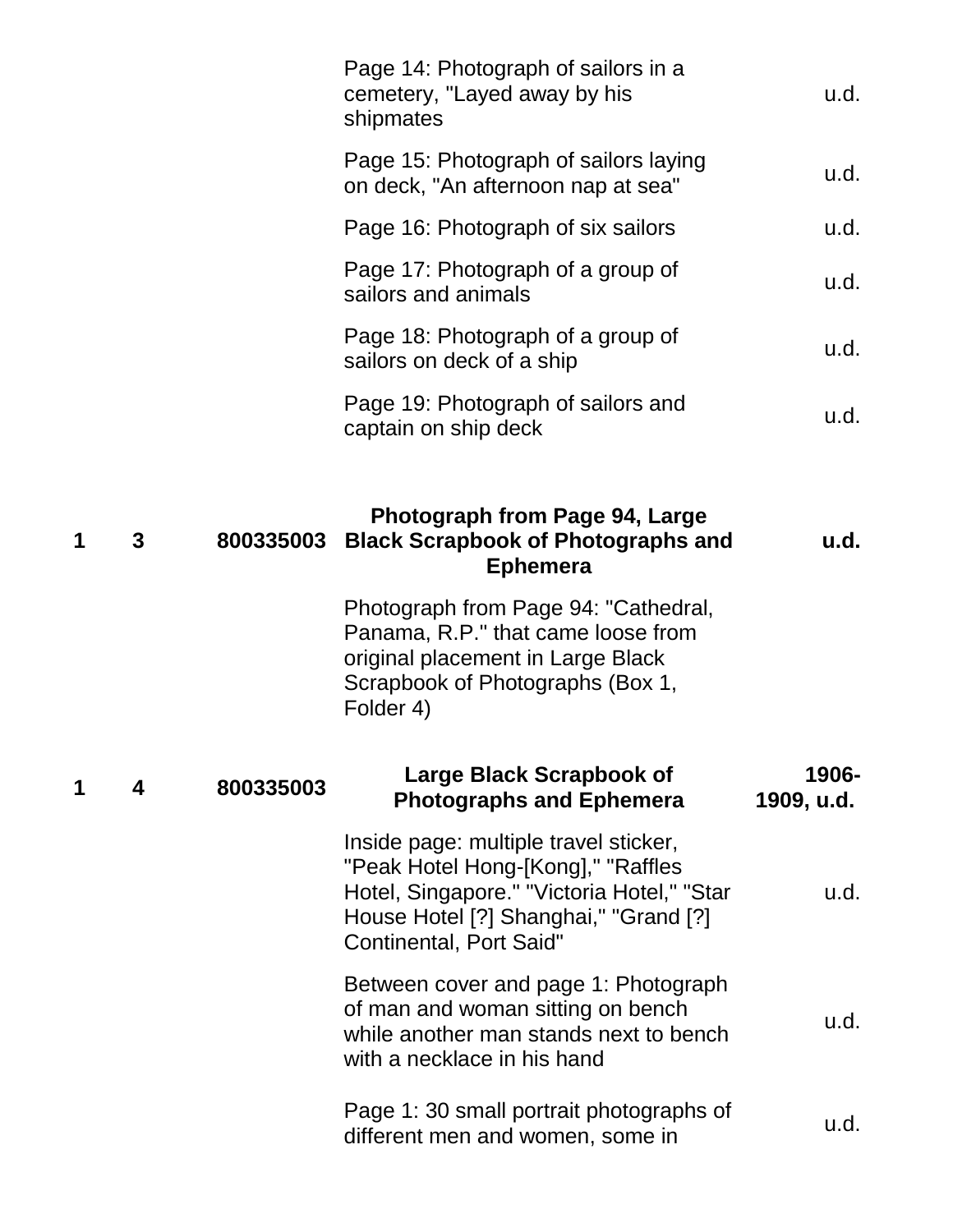| costume, "May all acquaintance not be<br>forgotten."                                                                                                                                                                                                      |      |
|-----------------------------------------------------------------------------------------------------------------------------------------------------------------------------------------------------------------------------------------------------------|------|
| Page 2: 3 portrait photographs, 2 men<br>and 1 woman                                                                                                                                                                                                      | u.d. |
| Page 3: "Souvenirs of my travels around<br>the world.". page of 6 different<br>photographs, "Among the caves La<br>Union. Salvador." "Camping out. Orilla,<br>Washington." "Berlin, Germany"<br>"Viran <sup>[?]"</sup> "Our Sunday Onrtry <sup>[?]"</sup> | u.d. |
| Page 4: 2 photographs, "Micheals,<br>Winner of the Pennsylvania Race at<br>Vina del Mar, Chile." "The Race course<br>at Valparaiso, Chile."                                                                                                               | u.d. |
| Page 5: 2 photographs, "Valparaiso,<br>Chile from the Harbor" "The busy harbor<br>of Valparaiso, Chile"                                                                                                                                                   | u.d. |
| Page 6: 2 photographs, "The main"<br>business street of Valparaiso, Chile" "A<br>street scene in Valparaiso, Chile"                                                                                                                                       | u.d. |
| Page 7: 1 photograph, "Elevator in the<br>streets of Valparaiso, Chile"                                                                                                                                                                                   | u.d. |
| Page 8: 2 photographs, "View of Seattle"<br>Harbor" "Puget Sound, Wash."                                                                                                                                                                                  | u.d. |
| Page 9: 2 photographs, "Beheading<br>criminals at Chefoo <sup>[?]</sup> , China."<br>"Execution[?] of Namoa[?] Pirates at<br>Kowidong[?]"                                                                                                                 | u.d. |
| Page 10: Blank page with missing<br>photographs, "Irogote[?] Family"                                                                                                                                                                                      | u.d. |
| Page 11: 2 photographs, "Alaska Yukon<br><b>Exposition" "Alaska Yukon Exposition"</b>                                                                                                                                                                     | u.d. |
| Page 12: 2 photographs, "The Harbor"<br>of Valparaiso, Chile" "The monument of<br>Captain Pratt in Valparaiso, Chile"                                                                                                                                     | u.d. |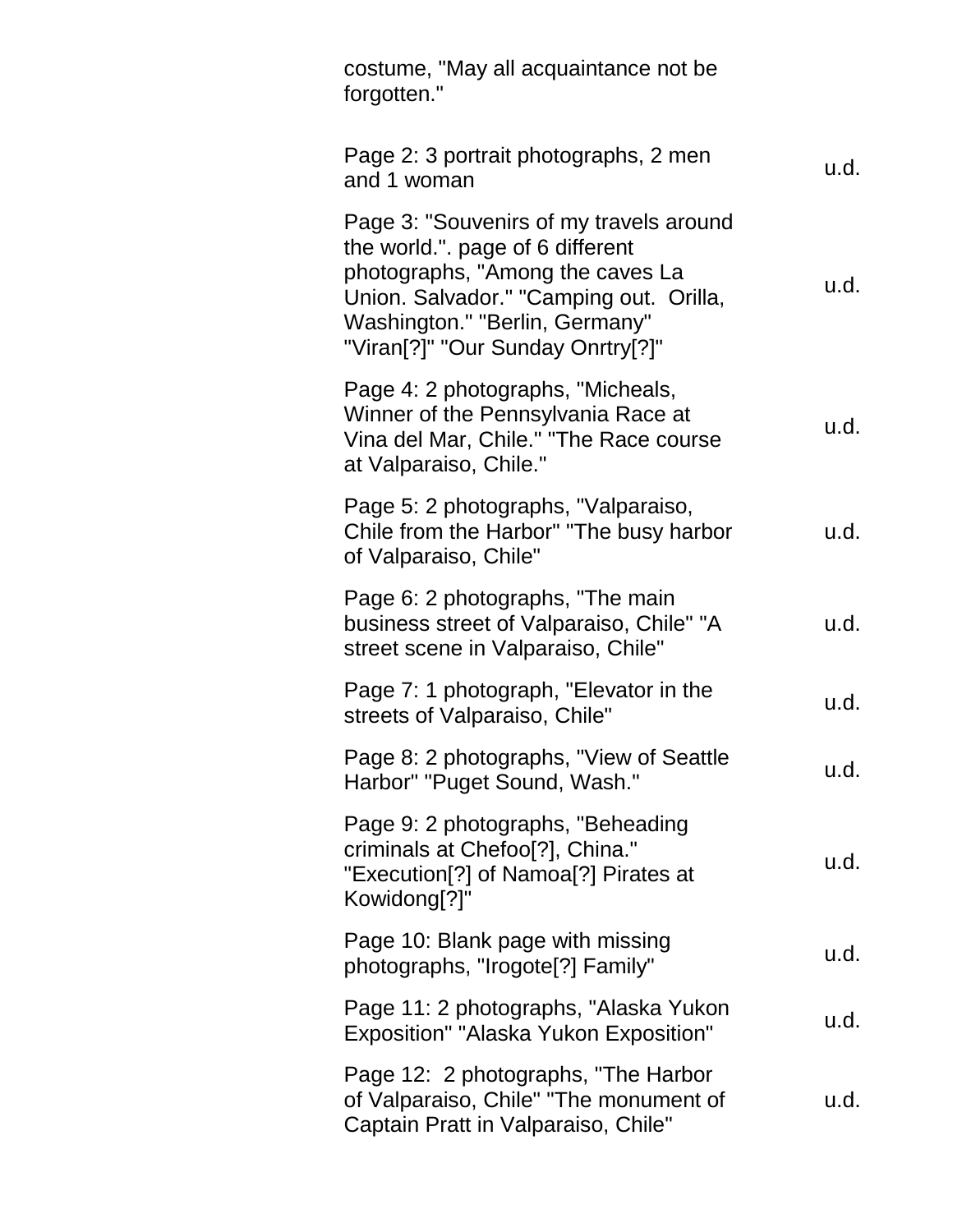| Page 13: 2 photographs, "General view<br>of Panama, R.P." "A bullfight in<br>Panama"                                                                                | u.d. |
|---------------------------------------------------------------------------------------------------------------------------------------------------------------------|------|
| Page 14: 2 photographs, "Old<br>Cathedral, Panama, R.P." "The village<br>at Magdalena-Bay, Mexico"                                                                  | u.d. |
| Page 15: 2 photographs, "Typical bullox<br>cart, La Union, Salvador" "Hot Sulphur<br>spring, La Union, Salvador."                                                   | u.d. |
| Page 16: 2 photographs, "[?] San<br>Bartolome, Andes Mountains, Peru,<br>Ovovo[?] R.R.", "A mountain torrent at<br>Chasica <sup>[?]</sup> , Andes Mountains, Peru." | u.d. |
| Page 17: 2 photographs, "A group of<br>Ilamas, Andes Mountains, Peru.";<br>"Llamas The Pack animal of the Andes<br>Mountains, Peru."                                | u.d. |
| Page 18: 2 photographs, "The famous"<br>Devils Bridge on the Ovovo Rail Road,<br>Andes Mountains, Peru."; "Plaza de<br>Armas, Lima, Peru"                           | u.d. |
| Page 19: 2 photographs, "A group of<br>Ilamas, Andes Mountains, Peru."; "The<br>Boulevard, Lima, Peru"                                                              | u.d. |
| Page 20: 2 photographs, "A milkvender,<br>Lima, Peru"; "The Cathedral of Lima,<br>Peru."                                                                            | u.d. |
| Page 21: 2 photographs, "Statue of<br>Franciso Bolognesi, Lima, Peru"; "A<br>bullfight in Lima, Peru. Entrance of the<br>Matadores."                                | u.d. |
| Page 22: 2 photographs, "A bullfight in<br>Lima, Peru. The beginning of the fight.";<br>"A bullfight in Lima, Peru. Madening the<br>bull."                          | u.d. |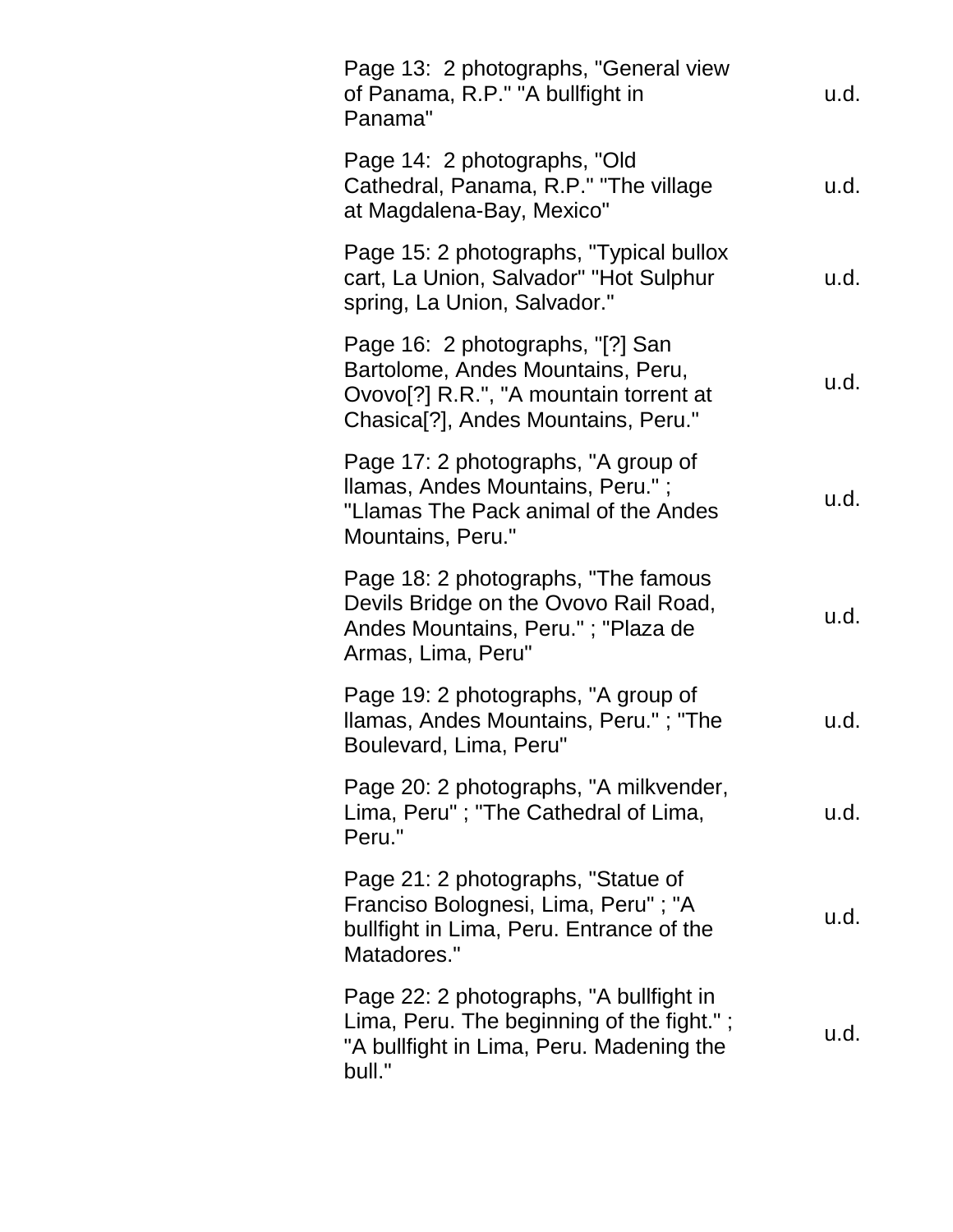| Page 23: 2 photographs, "A bullfight in<br>Lima, Peru. The Charge"; "A bullfight in<br>Lima, Peru. The Bull wounded to<br>death."                                                | u.d. |
|----------------------------------------------------------------------------------------------------------------------------------------------------------------------------------|------|
| Page 24: 2 photographs, "Out for a hike.<br>Samoan Islands."; "La Burma, Samoan<br>Island."                                                                                      | u.d. |
| Page 25: 2 photographs, "Amongst the<br>natives, Samoan Island."; "Gabylin[?]<br>Spring. Samoan Island."                                                                         | u.d. |
| Page 26: 2 photographs: "Native Hut.<br>Samoan Island." ; "[A] group of Samoan<br>Islanders at Pago Pago."                                                                       | u.d. |
| Page 27: 2 photographs: "Waiting for<br>their Chief to arrive. Tutoula[?]."; "A<br>Samoan Chief and his tribe. Pago<br>Pago."                                                    | u.d. |
| Page 28: 2 photographs, photograph of<br>three chiefs standing outside of a house<br>; "Elephantisis. Samoan Hospital."<br>[photograph inside of a Asian silk]<br>screen folder] | u.d. |
| Page 29: 2 photographs: "A bit of wild<br>scenery in the Galapagos Islands.";<br>"Interior view of a sunken Crater,<br>Galapagos Islands."                                       | u.d. |
| Page 30: 2 photographs: "A Sunken<br>Crater of the Galapagos Islands.";<br>"[Illegible] [Illegible] Galapagos Island"                                                            | u.d. |
| Page 31: 2 photographs: "In the Seal<br>Rookeries of the Galapagos Islands.";<br>"Seal Rookieries of the Galapagos<br>Islands."                                                  | u.d. |
| Page 32: 2 photographs: "Waiting for a<br>snap shot."; "Galapagas[sic] Islands."                                                                                                 | u.d. |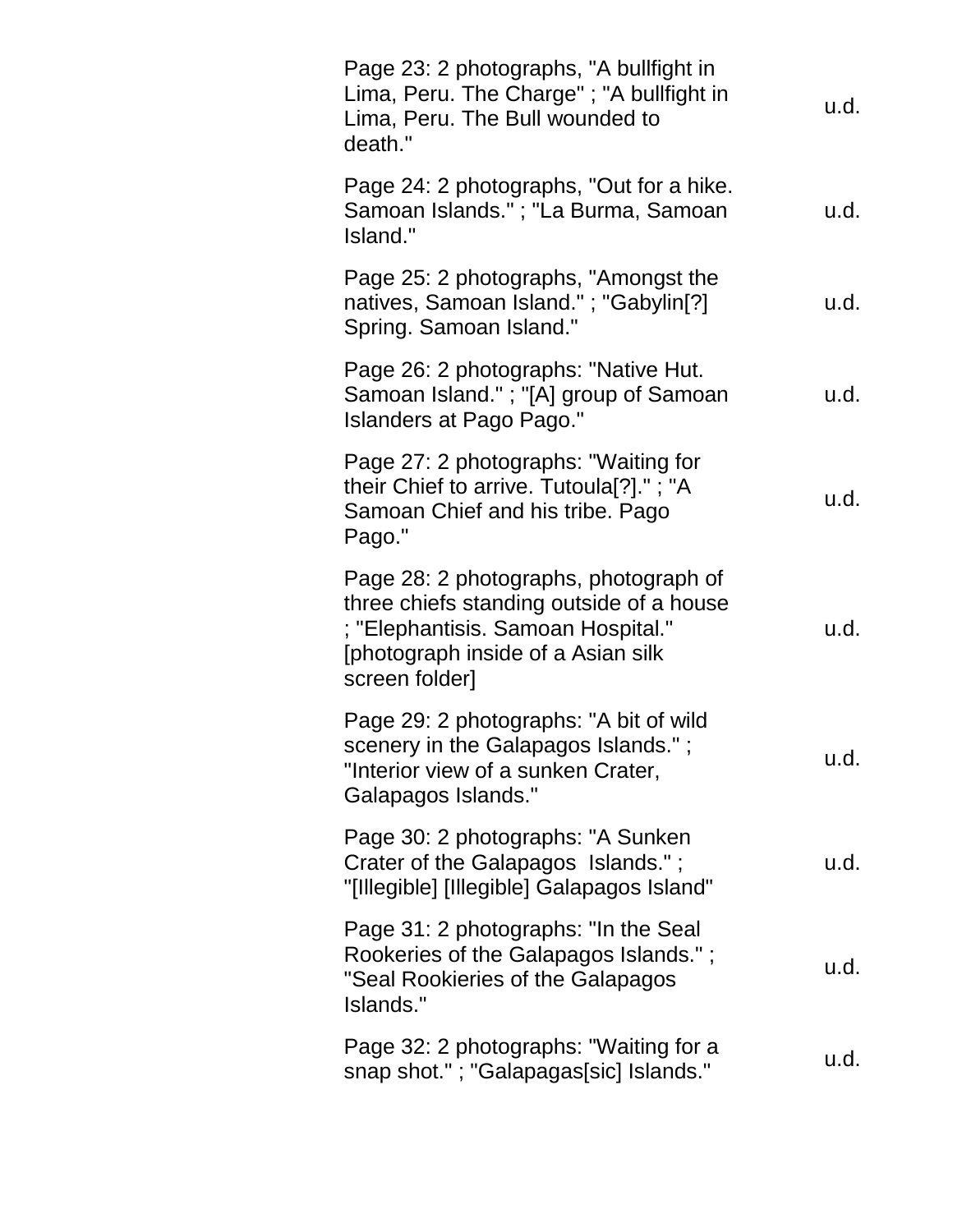| Page 33: 4 photographs: "Watching the<br>races. Oakland, Cal."; "Berlin,<br>Germany"; "Berlin, Germany"; "Berlin,<br>Germany"                                                                                                                                                                                                                                                                                       | u.d. |
|---------------------------------------------------------------------------------------------------------------------------------------------------------------------------------------------------------------------------------------------------------------------------------------------------------------------------------------------------------------------------------------------------------------------|------|
| Page 34: 4 photographs: "Berlin,<br>Germany" ; "The main street,<br>Conception, Chile."; "Berlin, Germany";<br>"Regatta Day at Seattle, Wash."                                                                                                                                                                                                                                                                      | u.d. |
| Page 35: 2 photographs: "Second ave.<br>Seattle during A. Y. P. Exposition.";<br>"Totum[sic] Pole, Seattle, Wash."                                                                                                                                                                                                                                                                                                  | u.d. |
| Page 36: page labeled "Alaskan Yukon<br>Exposition. Seattle, Wash."; 4<br>photographs: Overview of lawn and<br>buildings in the distance, View of walk<br>with people and shops, View of shops<br>and arching gate, Overview of large<br>white building; small sticker on page<br>from Shanghi hotel                                                                                                                | u.d. |
| Page 37: Page labeled " Alaska Yukon<br>Exposition. Seattle Wash."; 4<br>photographs: A group of men sitting on<br>the ground in a circle possibly as part of<br>an exhibit, view of crowd with fake<br>mountains in the background, View of<br>waterfall feature in front of a large white<br>building, Blurry photograph of possibly a<br>clown and a duck; Small piece of paper<br>that reads "Caledonian Hotel" | u.d. |
| Page 38: Page labeled "Alaskan Yukon<br>Exposition. Seattle, Wash."; 4<br>photographs: A group of men on display<br>in an exhibit, View of the grounds and a<br>waterfall feature, View of a large<br>building and a gazebo, Large white<br>statue on a podium labeled "The Arena<br>Theatre"                                                                                                                       | u.d. |
| Page 39: 4 photographs: "Malabar Hill,<br>Bombay"; "The water buffalo of India";                                                                                                                                                                                                                                                                                                                                    | u.d. |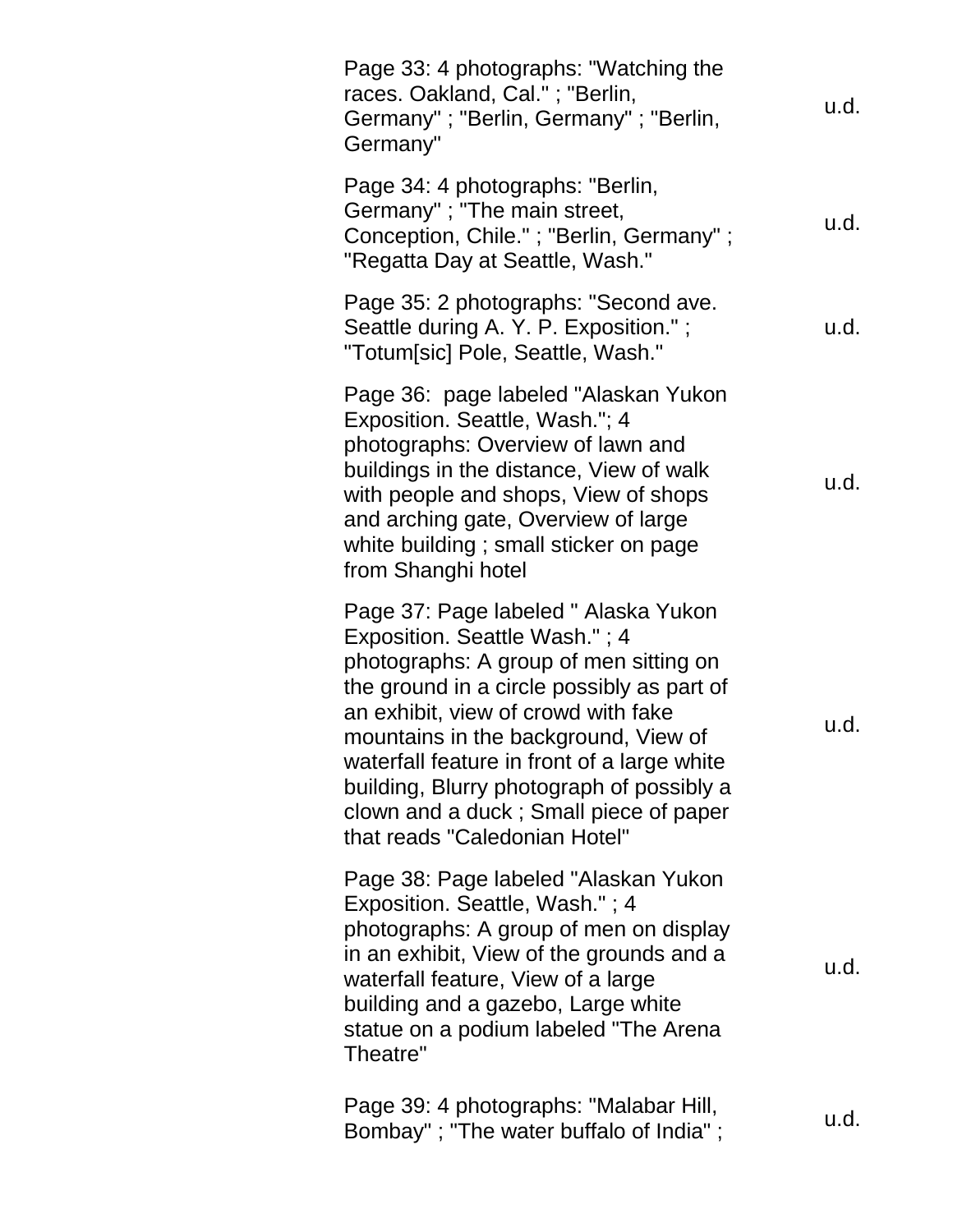"An Indian Yacht" ; "Native Boys of Ceylon"

Page 40: 4 photographs: "Street scene in the Hindoo[sic] [illegible] [illegible] India" ; "Sedan Chair, Bombay." ; "One of the numerous shops in the Hindoo[sic] quarter, Bombay." ; "Victoria Railroad station, Bombay, India." u.d. Page 41: 4 photographs: "Entrance to Hindoo[sic] temple, Bombay." ; "A Hindoo[sic] temple, Bombay, India" ; "Chinese quarters. Hong Kong China" ; "Along the waterfront. Hong Kong, China." u.d. Page 42: 4 photographs: "'Fish Dealers' Hong Kong. China." ; "Victoria Signal Station, Hong Kong, China." ; "Port Tewfick[?]" ; "The busy[?] landing of Singapore." u.d. Page 43: 4 photographs: "Aladama Park. Singapore, S.S." ; "Jinrikishaws[sic] at Singapore, S.S." ; "Home of a Chinese gentleman, Singapore, S.S." ; "Yacht club. Singapore." u.d. Page 44: 4 photographs: "Canal in Singapore" ; "One of the many signal stations" ; "The entrance to the canal at Suez (Port Tewfick)" ; "Looking down the Suez Canal" u.d. Page 45: 4 photographs: "The main street of Port Said" ; "Sailing through the canal" ; "View of Port Said, entrance to canal and statue of The Lessepe." ; "The busy water front of Port Said." u.d. Page 46: 4 photographs: "On the banks  $\frac{1}{2}$  age 40. 4 photographs. On the banks  $\frac{1}{2}$  u.d.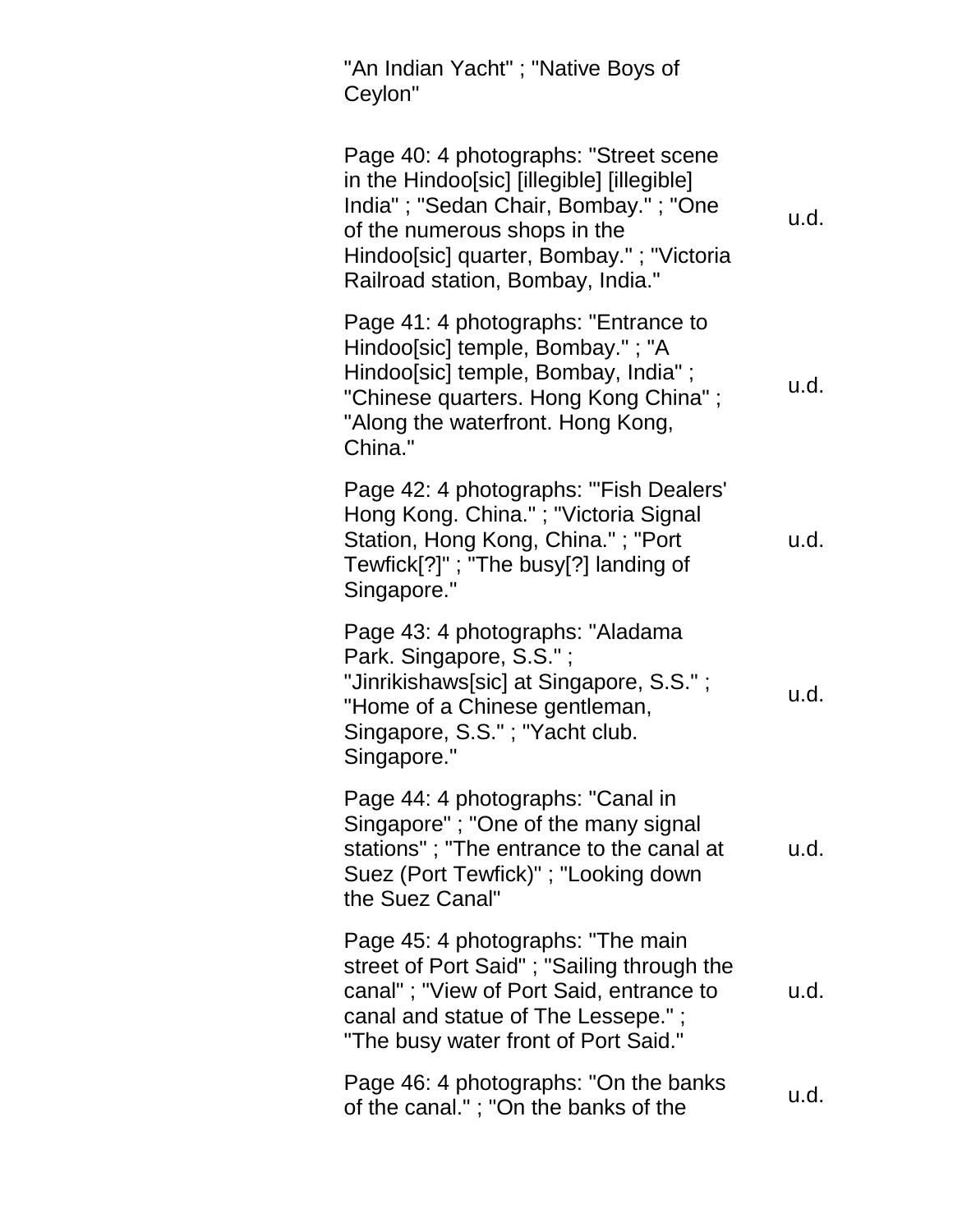| Suez."; "A caravane[sic] crossing the<br>canal"                                                                                                                                                                                                                                |      |
|--------------------------------------------------------------------------------------------------------------------------------------------------------------------------------------------------------------------------------------------------------------------------------|------|
| Page 47: 4 photographs: "Blasting at<br>Panama Canal."; "City Prison.<br>Panama."; "Valparaiso, Chile.";<br>"Cathedral, Panama. R.P." - this<br>photograph came loose and is in<br>separate folder                                                                             | u.d. |
| Page 48: 4 travel cards: "Eastern<br>Exchange Hotel, Port Said, Egypt." tag;<br>"Eastern Exchange Hotel, Port Said"<br>seal; "Aden Hotel De L'Europe, Arabia"<br>card; "Beach Hotel Chefoo China" card                                                                         | u.d. |
| Page 49: 4 travel cards: "Bombay Taj<br>Mahal Palace-Hotel" logo; "Grand<br>Hotel D'Athenes. Propritaire<br>B.Courvelis, Athenes" logo; "Astor<br>House, Shanghai. logo; "Grand Hotel<br>Continentale, Port Said, Egypte[sic]"<br>card                                         | u.d. |
| Page 50: 3 travel flyers: "Grand Hotel<br>de Londres, Naples" flyer; "Grand Hotel<br>de Russie, Rome. Seul Hotel Avec<br>Grand Jardin." flyer; "Hotel Francais,<br>Kobe" flyer                                                                                                 | u.d. |
| Page 51: 3 travel flyers: "Oriental<br>Palace Hotel. Yokohama, Japan.<br>Muraour & Dewette Proprietors." flyer;<br>"Grand Hotel D'Angleterre Athens,<br>Electric Light, Lift, Jennings, Sanitary,<br>Arrangements" flyer ; Nagasaki Hotel<br>.Co., Ltd. Nagasaki, Japan" flyer | u.d. |
| Page 52: 1 photograph: "Afternoon tea."                                                                                                                                                                                                                                        | u.d. |
| Page 53: 2 photographs: Small<br>photograph of Fred Gould sitting in a<br>chair with a parasol and a fan in his<br>hands; "The Desert"                                                                                                                                         | u.d. |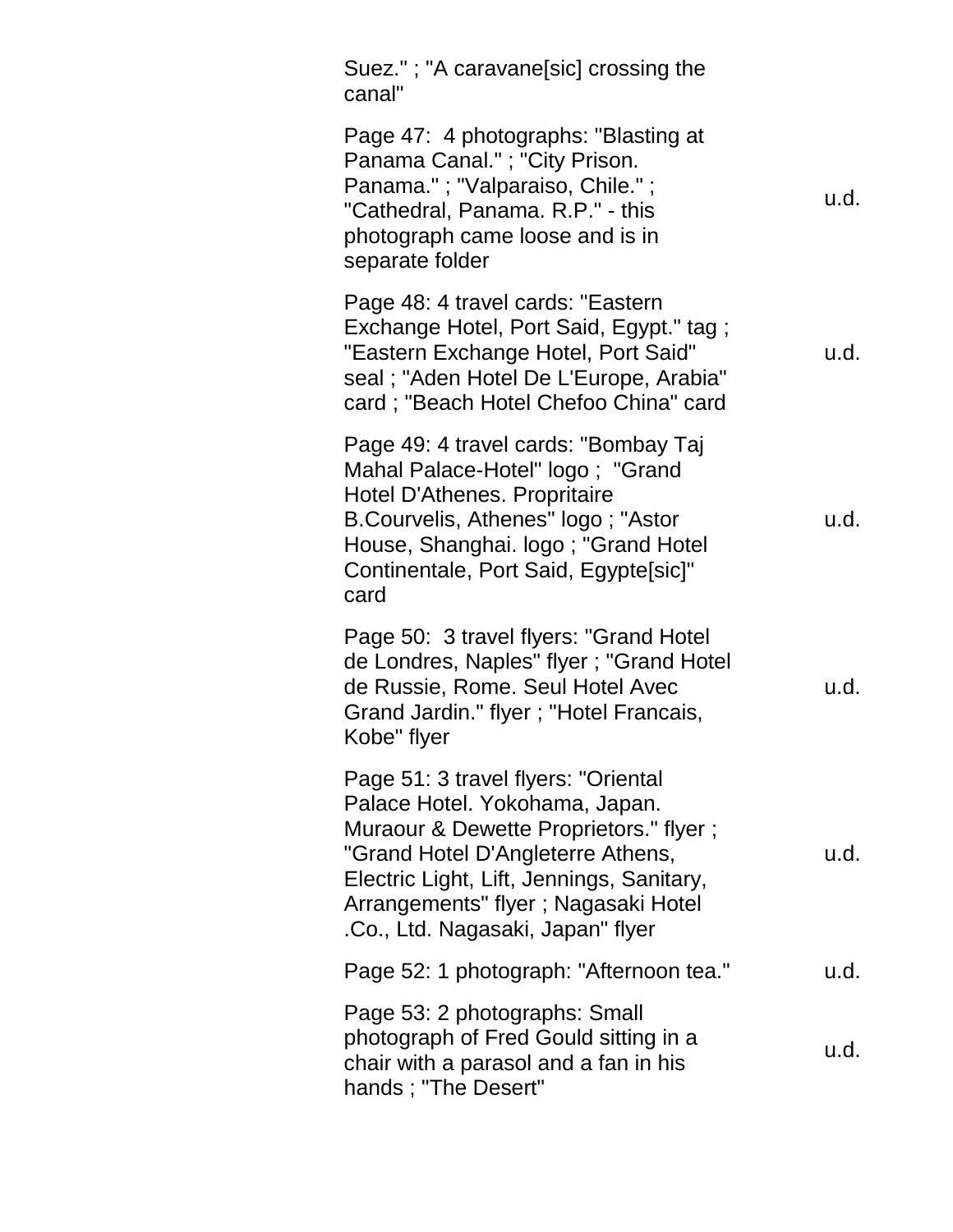| Page 54: 3 photographs: "The first<br>ceremony, In the Balloon"; "Seattle<br>Spirit' Winner of the Regatta."; Long<br>boats rowed by many men by shoreline | u.d. |
|------------------------------------------------------------------------------------------------------------------------------------------------------------|------|
| Page 55: 2 photographs: "Palm Trees,<br>Honolulu"; "Palm trees, Honolulu"                                                                                  | u.d. |
| Page 56: 2 photographs: "Volcano<br>Road" "Honolulu J.H."; "'Scenery'<br><b>Beautiful Honolulu"</b>                                                        | u.d. |
| Page 57: 2 photographs: "'Palm Grove'<br>Honolulu."; "Scenery of beautiful<br>Honolulu."                                                                   | u.d. |
| Page 58: 2 photographs: "The Palace,<br>Honolulu, F.H."; "Hawaian[sic] Belle";<br>"Hula Dancer. Honolulu.";<br>"Hawaian[sic] Beauty"                       | u.d. |
| Page 59: Blank page, "Manila<br>Philippines Islands."                                                                                                      | u.d. |
| Page 60: Blank page                                                                                                                                        | u.d. |
| Page 61: Blank page, "Philippine<br>Farmers"                                                                                                               | u.d. |
| Page 62: Blank page                                                                                                                                        | u.d. |
| Page 63: Blank page                                                                                                                                        | u.d. |
| Page 64: 2 photographs: "Hanging of<br>Chinese river pirates, Chefoo, China.";<br>"A military [illegible]"                                                 | u.d. |
| Page 65: 2 photographs: "Honolulu<br>Harbor"; "The Palace, Honolulu"                                                                                       | u.d. |
| Page 66: 2 photographs: "Grass House"<br>; "Tree fern"                                                                                                     | u.d. |
| Page 67: 2 photographs: "Native Grass"<br>Hut"; "Rainbow Falls, Honolulu"                                                                                  | u.d. |
| Page 68: 2 photographs: "Native"<br>Canoes"; "Coconut Grove."                                                                                              | u.d. |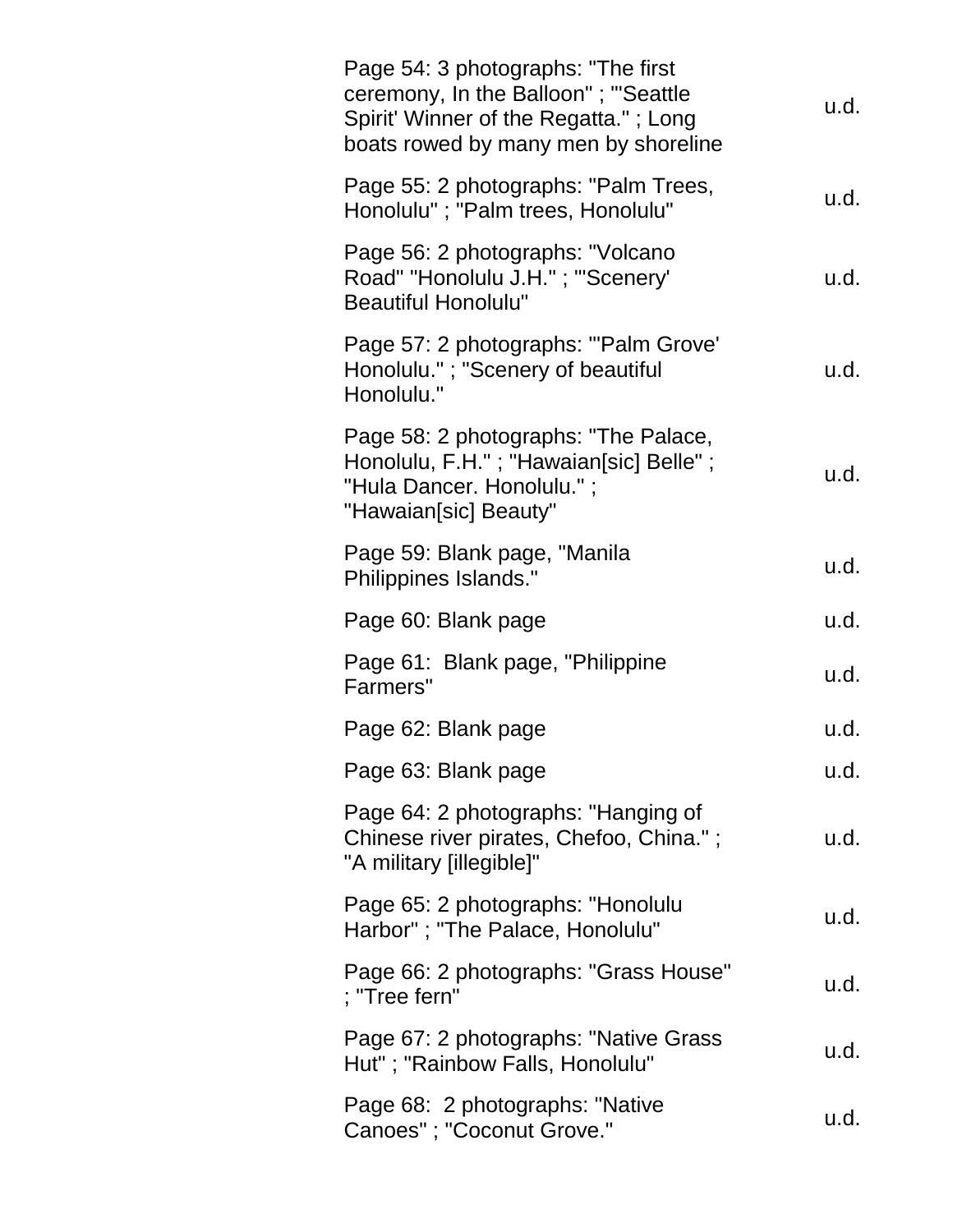| Page 69: 2 photographs: "Palm Avenue,<br>Honolulu"; "Luau, Native Feast,<br>Honolulu"                                               | u.d. |
|-------------------------------------------------------------------------------------------------------------------------------------|------|
| Page 70: 2 photographs: "Crater of<br>Mauna Loa"; "Punch Bowl, Honolulu"                                                            | u.d. |
| Page 71: 2 photographs: "Honolulu<br>Dancers, Honolulu"; "Hawian[sic]<br><b>Beauties"</b>                                           | u.d. |
| Page 72: 2 photographs: "Moonlight,<br>Admiralty Islands."; "Settlement on<br>D'Entrecasteaux Admiralty Islands,<br>South Pacific." | u.d. |
| Page 73: 2 photographs: "Natives of the<br>Admiralty Islands."; "Native Huts"                                                       | u.d. |
| Page 74: 2 photographs: "Natives<br>South Sea Island"; "Natives from Wild<br>Island"                                                | u.d. |
| Page 75: 2 photographs: "A War<br>Canoe' Admiralty Island"; "Canibals of<br><b>Admiralty Island"</b>                                | u.d. |
| Page 76: 2 photographs: "German<br>Settlement, Admiralty Island"; "German<br>Trade Post, Admiralty Island"                          | u.d. |
| Page 77: 2 photographs: "Native after<br>coconuts, Admiralty Islands" and "A<br>typical canoe of the South Sea<br>Islanders."       | u.d. |
| Page 78: 2 photographs: "A group of<br>South Sea Warriors, Admiralty Island.";<br>"South Sea Islander's hut, Admiralty<br>Island."  | u.d. |
| Page 79: 2 photographs: "Cannibals of<br>the South Sea Admiralty Islands.";<br>"Race Track. Hong Kong. China."                      | u.d. |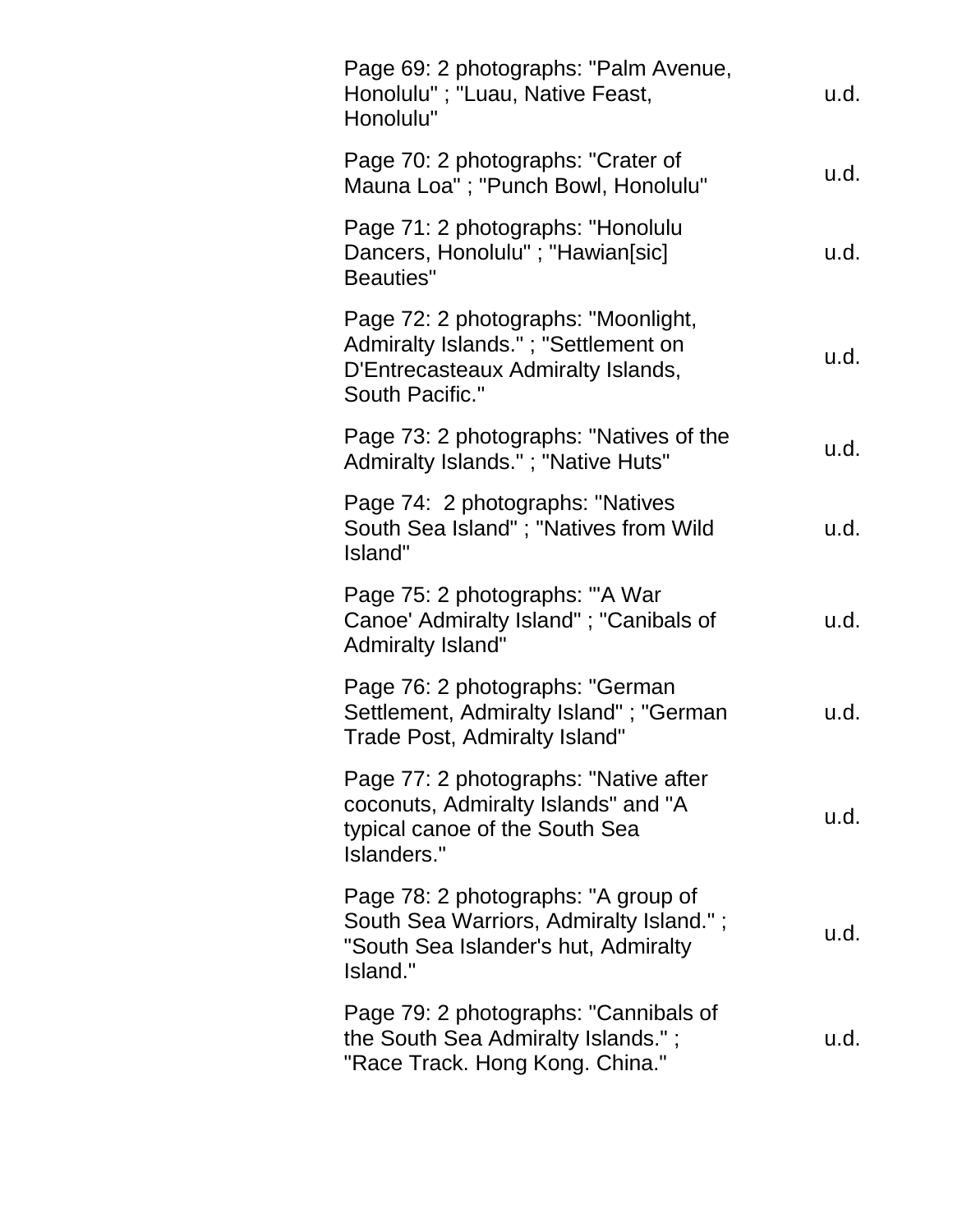| Page 80: 3 photographs: "Finish of the<br>races for Hong Kong Cup."; "Sunset<br>Honolulu"; "'Macbeth' Winner of the<br>'Shangi cup'"                                              | u.d.      |
|-----------------------------------------------------------------------------------------------------------------------------------------------------------------------------------|-----------|
| Page 81: 2 photographs: "Bleriot, the<br>famous monoplane flyer, visiting Hong<br>Kong, China."; "Queen's Road. Hong<br>Kong, China. Showing<br>jinrikashaws[sic]."               | u.d.      |
| Page 82: 2 photographs: "View of Hong<br>Kong, China."; "After a storm passed<br>Hong Kong."                                                                                      | u.d.      |
| Page 83: 2 travel cards: "King Edward<br>Hotel, Hong Kong."; "Oriental Hotel,<br>Hong Kong"                                                                                       | u.d.      |
| Page 84: 2 photographs: "View of Hong<br>Kong with Victoria Peak."; "Hong Kong<br>Harbor from Victoria Peak."                                                                     | u.d.      |
| Page 85: 2 photographs: "Hong Kong<br>Harbor from Victoria Peak."; "Queen's<br>Road, Hong Kong, China."                                                                           | u.d.      |
| Page 86: 2 photographs: "The Peak<br>Railway, Hong Kong China."; "Victoria<br>Peak Railway, Hong Kong"                                                                            | u.d.      |
| Page 87: 2 photographs: "Native Hut.<br>Hawain[sic] Islands"; "Molten Lava.<br>Honolulu, H.I.[?]"                                                                                 | u.d.      |
| Page 88: 1 photograph: "Surfboard<br>riding. Honolulu. H.I."                                                                                                                      | u.d.      |
| Page 89: 3 photographs: Two men on a<br>beach, Two men looking off in the<br>distance one through a telescope, Two<br>men on a beach one doing a handstand<br>and one laying down | u.d.      |
| Page 90: 1 list: List with the headings<br>"Date of Arrival" "Ports Visited" "Dates<br>of Departure" "Miles"                                                                      | 1906-1909 |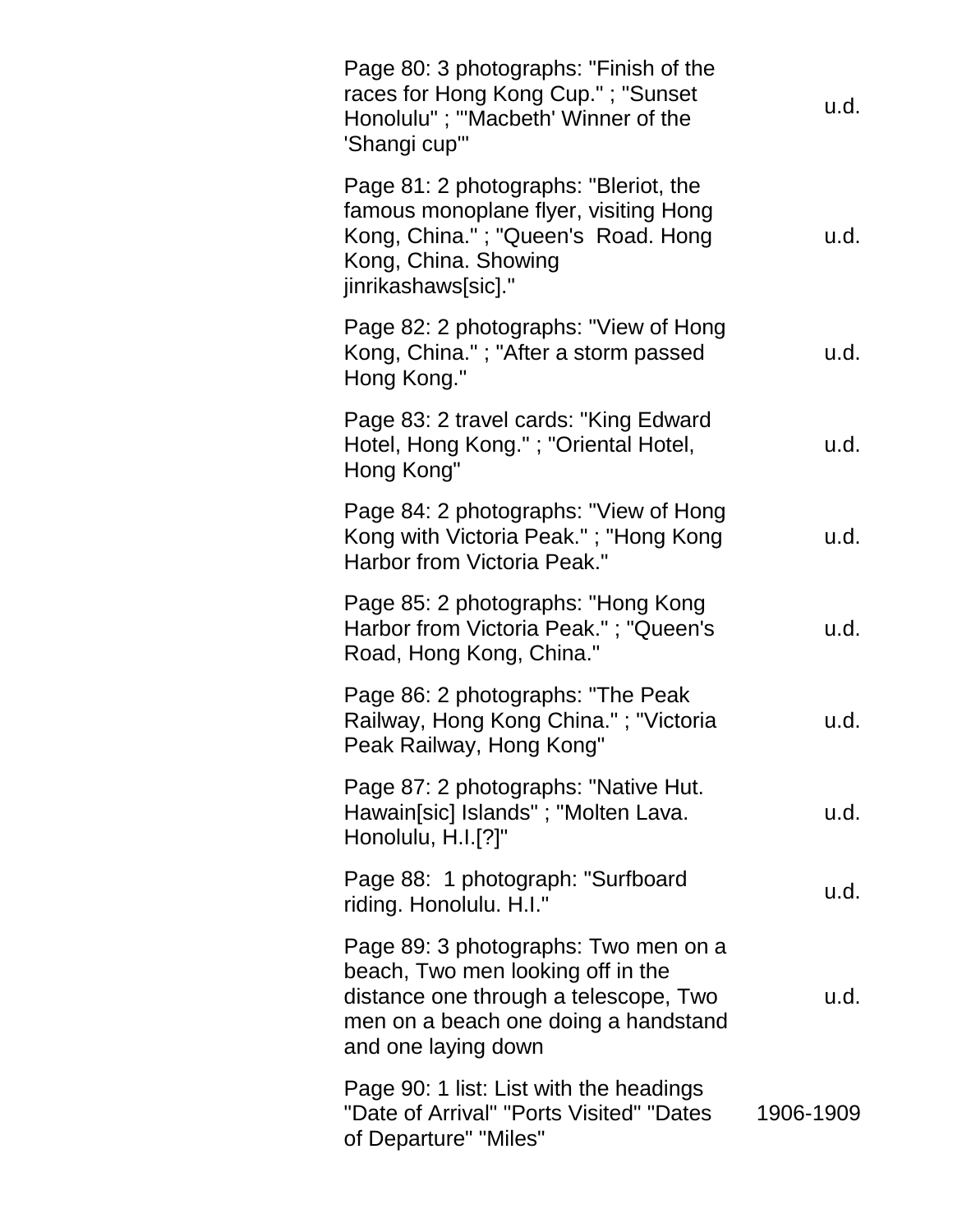|              |   |           | Page 91: 3 photographs: Waterfall; A<br>woman on the deck of a ship; Portrait of<br><b>Fred Gould</b>                                                                                                                                                                                                                                                                                                                                                                                                                                                                                                                                                                                                                                                                                 | u.d.       |
|--------------|---|-----------|---------------------------------------------------------------------------------------------------------------------------------------------------------------------------------------------------------------------------------------------------------------------------------------------------------------------------------------------------------------------------------------------------------------------------------------------------------------------------------------------------------------------------------------------------------------------------------------------------------------------------------------------------------------------------------------------------------------------------------------------------------------------------------------|------------|
|              |   |           | Page 92: 2 photographs: "Chinese Petty<br>Criminals"; "A Chinese Execution<br>Chefoo"                                                                                                                                                                                                                                                                                                                                                                                                                                                                                                                                                                                                                                                                                                 | u.d.       |
|              |   |           | Page 93: 2 photographs: "Hanging at<br>Caloocan, After the drop"; "Execution of<br>Boxers, Chefoo China."                                                                                                                                                                                                                                                                                                                                                                                                                                                                                                                                                                                                                                                                             | u.d.       |
|              |   |           | Page 94: 4 travel tags: "New Metropole<br>Hotel, Manila, Philippine, Island.";<br>"Hotel Euro[?] Gibaltar"; "Cabin. Only<br>packages marked with this label will be<br>placed in cabins on first starting. P&O<br>Berth No. 46. SS. Himalaya."; "Aktaion<br><b>Palace Hotel"</b>                                                                                                                                                                                                                                                                                                                                                                                                                                                                                                      | u.d.       |
| $\mathbf{2}$ | 1 | 800335004 | Between Front Cover and page 1,<br><b>Black Scrapbook of Photographs</b><br>with Silver Dragon on Cover                                                                                                                                                                                                                                                                                                                                                                                                                                                                                                                                                                                                                                                                               | 1942, u.d. |
|              |   |           | Between front cover and page 1: The<br>Navy Yard Shipworker Vol. 1, No. 16,<br>August 27, 1942; photograph of water<br>with ships in distance, "Rear of<br>destroyer showing[?] depth bombs<br>escorting transports."; photograph of<br>man with a spear in his hand and four<br>skulls in his lap, "A headhunter and his<br>trophies."; photograph of a headless<br>person tied to a pole, "A victim of the<br>headhunter."; postcard with photograph<br>of water with a damaged plane and<br>boats, "Commander [?] Towers, USN in<br>command. The NC3 arriving at Ponta<br>Delgado damaged."; photograph of a<br>street with people walking, "Paris,<br>France"; photograph of small ships next<br>to a large ship, "Cub's [sic] anchored<br>alongside of Mother ship."; photograph | 1942, u.d. |

of a hut with people looking out of the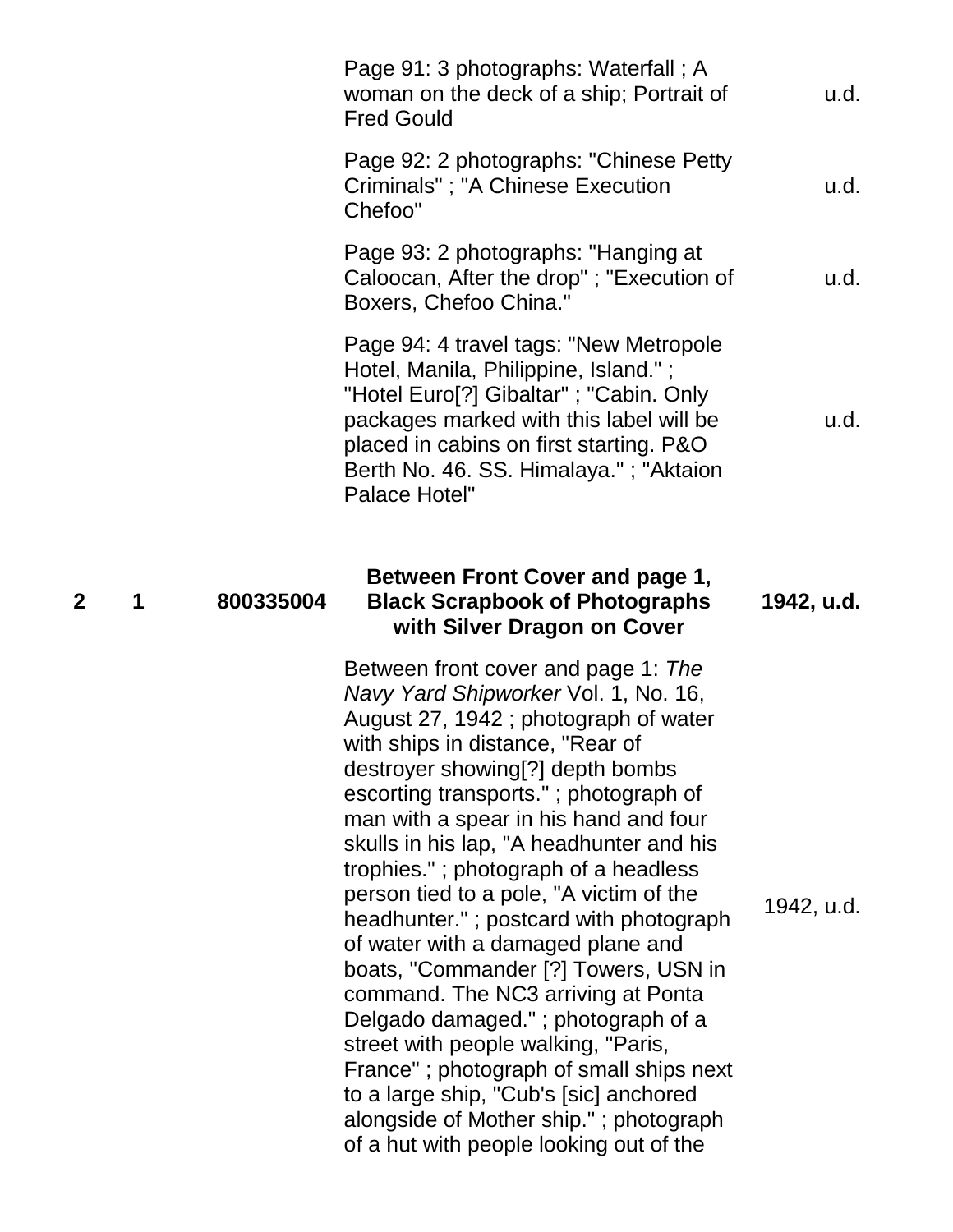windows, "In the jungles of Luzon." ; postcard with photograph of ship, "U.S.S. Dixie[?] Queenstown, Iceland." ; photographs of multiple huts, "Home of the headhunters."

#### **2 2 800335004 Between Page 50 and the Back Cover, Black Scrapbook of Photographs with Silver Dragon on Cover**

**u.d.**

u.d.

In Between Page 50 and the Back Cover: Photograph of group of people at bar (all facing bartender who is pouring drinks) various signs in the background "If You Want To Fight The Japs" and "Service Men Don't Go All Way on Liquor -Fred" ; portrait photograph of Gould in uniform, "Chief Youman F. Gould, U.S. Navy, Instructor Yeoman School, Commanding Officer and Graduating Class, Newport, R.I." ; photograph of group of men sitting in rows with typewriters at desks, arrow drawn on pointing at instructor who appears to be Gould. Similar photograph found on page 29 in item 800335001 indicating Yeoman School, U.S. Naval Training Station, Newport Rhode Island.

#### **<sup>2</sup> <sup>3</sup> <sup>800335004</sup> Black Scrapbook of Photographs with Silver Dragon on Cover 1906- 1909, u.d.** Page 1: photograph of a group of officers, "Officers of the U.S.S. Pennsylvania, Captain Caion[?] War. Commanding." ; photograph of a group of men standing and sitting on deck, u.d.

"Junior officers. U.S.S. Pennsylvania."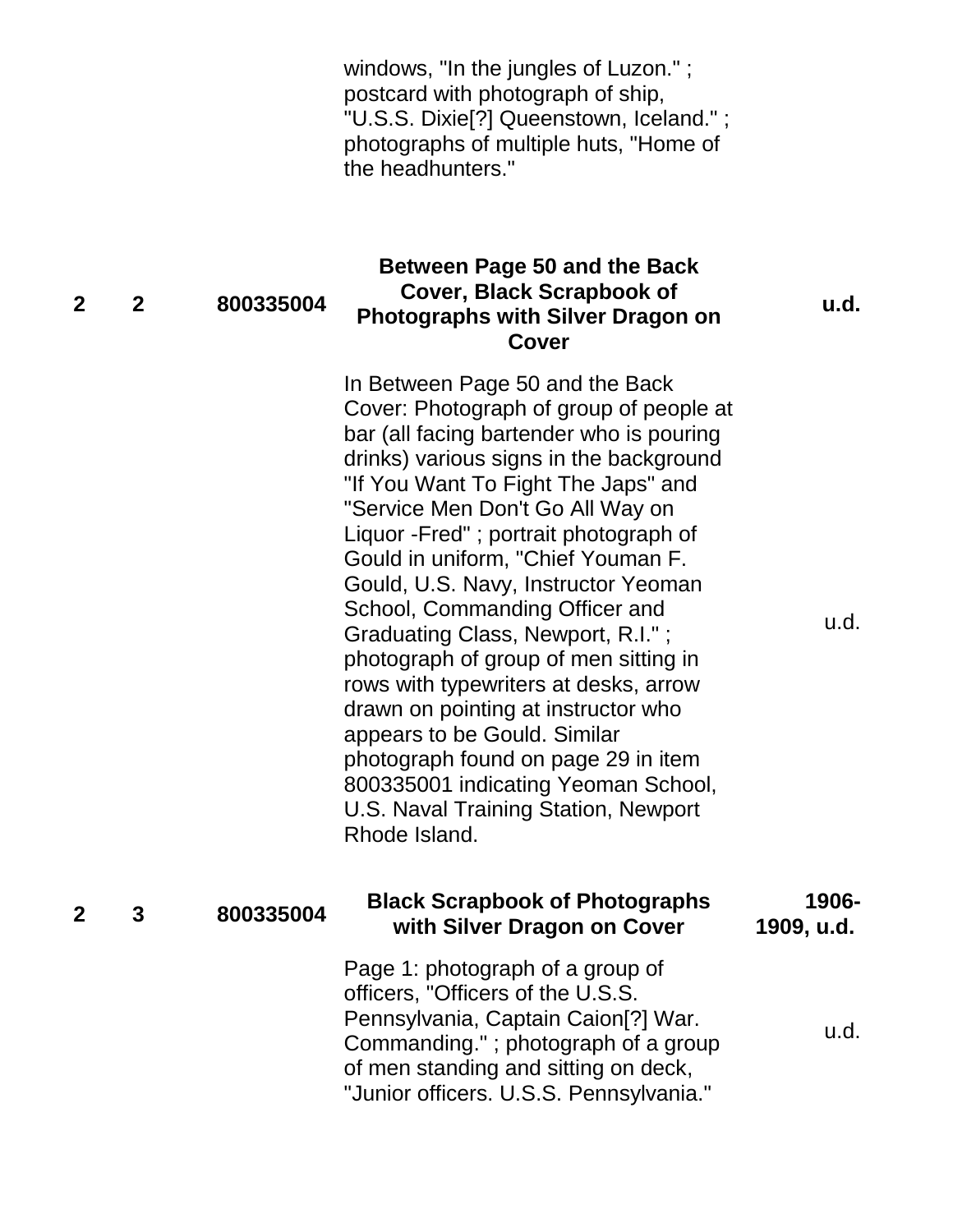Page 2: photograph of a ship, "Liberty Party leaving the ship." ; photograph of two men cut out, "'Ship ahoy'" ; Portrait of a sailor, "E.S. Follis. Seaman. Gun Pointer 1s el<sup>[?]</sup> Forward turret." ; photograph of five soldiers on deck, "Pennsylvania's quartee." u.d. Page 3: photograph of man, "'The Old Sea Dog' Mar 10-1906." ; photograph of a ship, "U.S.S. Pennsylvania in a Typhoon. July 15-1906" ; photograph of a ship, "U.S. Armored Cruiser 'Pennsylvania'." ; photograph of two women on the deck of a ship ; photograph of Fred Gould and a woman on the deck of a ship 1906, u.d. Page 4: photograph of man with headphones at a machine, "Wireless Telegraphy. U.S.S. Pennsylvania." ; Fred Gould on deck of ship, "A semphore machine. U.S. Navy."; photograph of small ship with sailors onboard, "Our steam launch." ; photograph of man standing on boat deck, "Ship's rolling 60 Starboard." ; photograph of ships in distance, "Pacific Fleet. San Francisco Bay" u.d. Page 5: photograph of two sailors, "W. Finnry[?] Gunner Mate 3rd cl., W.L. Bessey Quartermaster 3rd cl." ; photograph of sailor standing on deck, "Shipswiter.[?]" ; photograph of a man with a kimono, fan, and cigar, "The barber in Disguise." u.d. Page 6: photograph of ships in distance, "Naval Review San Francisco Bay." ; photograph of ship with others in distance, "Battleship Fleet San Francisco Bay." u.d.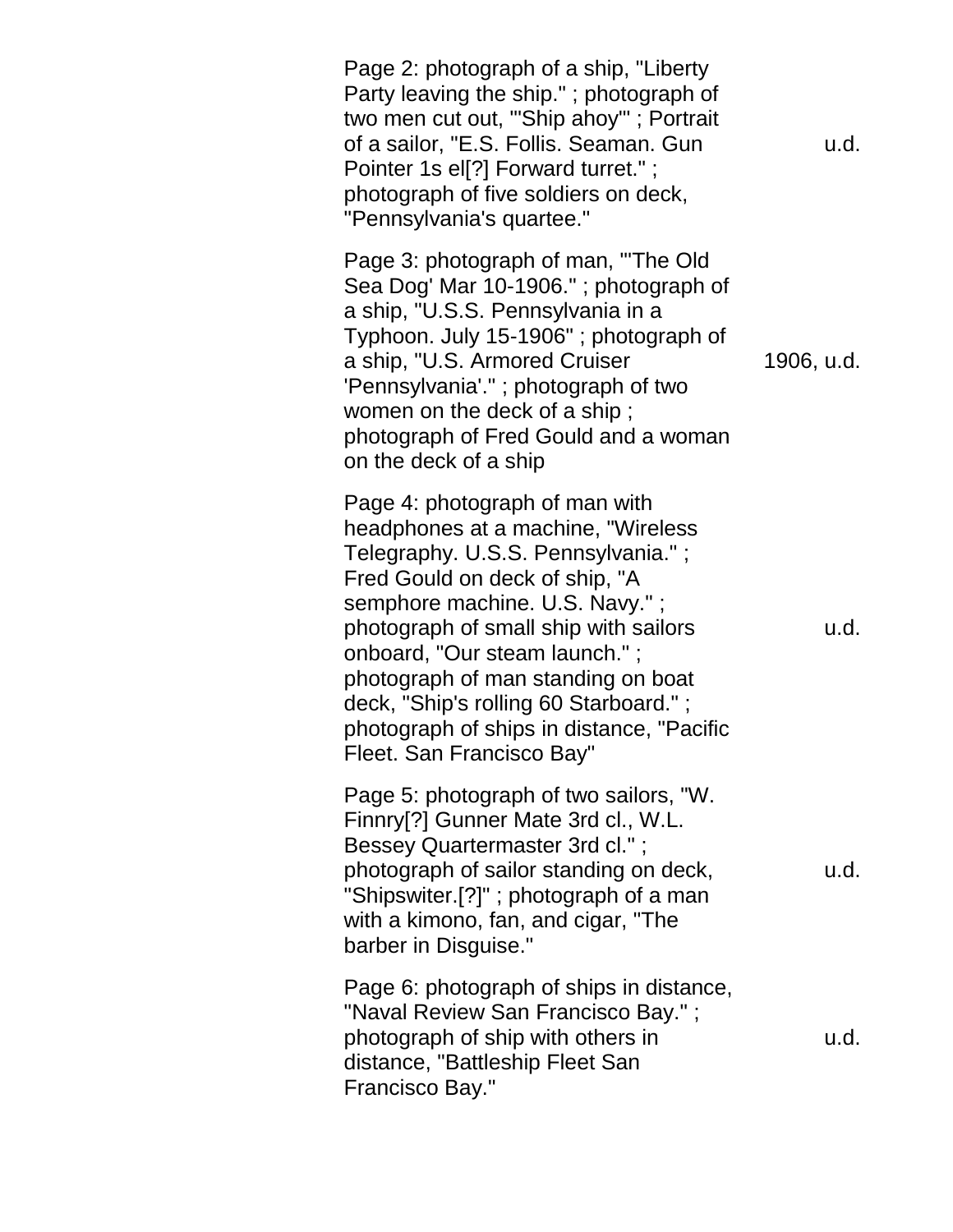| Page 7: photograph of ship, "U.S.S.<br>West Virginia at Sea."; photograph of<br>fake ship decorations for a party, "Dock<br>in Honolulu, decorated for the reception<br>by the Pacific fleet."                                                      | u.d.       |
|-----------------------------------------------------------------------------------------------------------------------------------------------------------------------------------------------------------------------------------------------------|------------|
| Page 8: photograph of seagulls in<br>water, "Sea Gulls, looking for their mid-<br>day meal, San Francisco."; photograph<br>of ship, "British Cruiser King Alfred."                                                                                  | u.d.       |
| Page 9: photograph of a ship, "German"<br>Cruiser 'Scharnhorst'."; photograph<br>"The U.S. Pacific fleet [illegible]<br>[illegible] Pago Pago, Samoa."                                                                                              | u.d.       |
| Page 10: photograph of a ship in dry<br>dock, "Bow View U.S.S. Pennsylvania in<br>Dry Dock. Brementon, Wash. April<br>1908."; photograph of ship in floating<br>dock, "U.S.S. Pennsylvania in floating<br>Dock Dewey Olongapo. P.I. Stern<br>View." | 1908, u.d. |
| Page 11: photograph of ship in dock,<br>"U.S.S. Pennsylvania in floating dock<br>Dewy, Olongapo P.I. Bow View.";<br>photograph of men sitting on scaffolding<br>working on the side of a ship                                                       | u.d.       |
| Page 12: photograph of a ship in a dock<br>from afar, "U.S.S. Pennsylvania in<br>floating dock Dewey, Olongapo, P.I.<br>March 1909"; photograph of men<br>working on a propeller                                                                    | 1909, u.d. |
| Page 13: photograph of men working on<br>the side of a ship, "Cleaning the ship's<br>side in the Floating Dock 'Dewey'<br>Olongapo."; photograph of water let<br>into a dry dock, "Flooding a Dry Dock."                                            | u.d.       |
| Page 14: photograph of a ship in dry<br>dock, "Stern of the U.S.S. Pennsylvania<br>in Dry Dock"; photograph of an empty                                                                                                                             | u.d.       |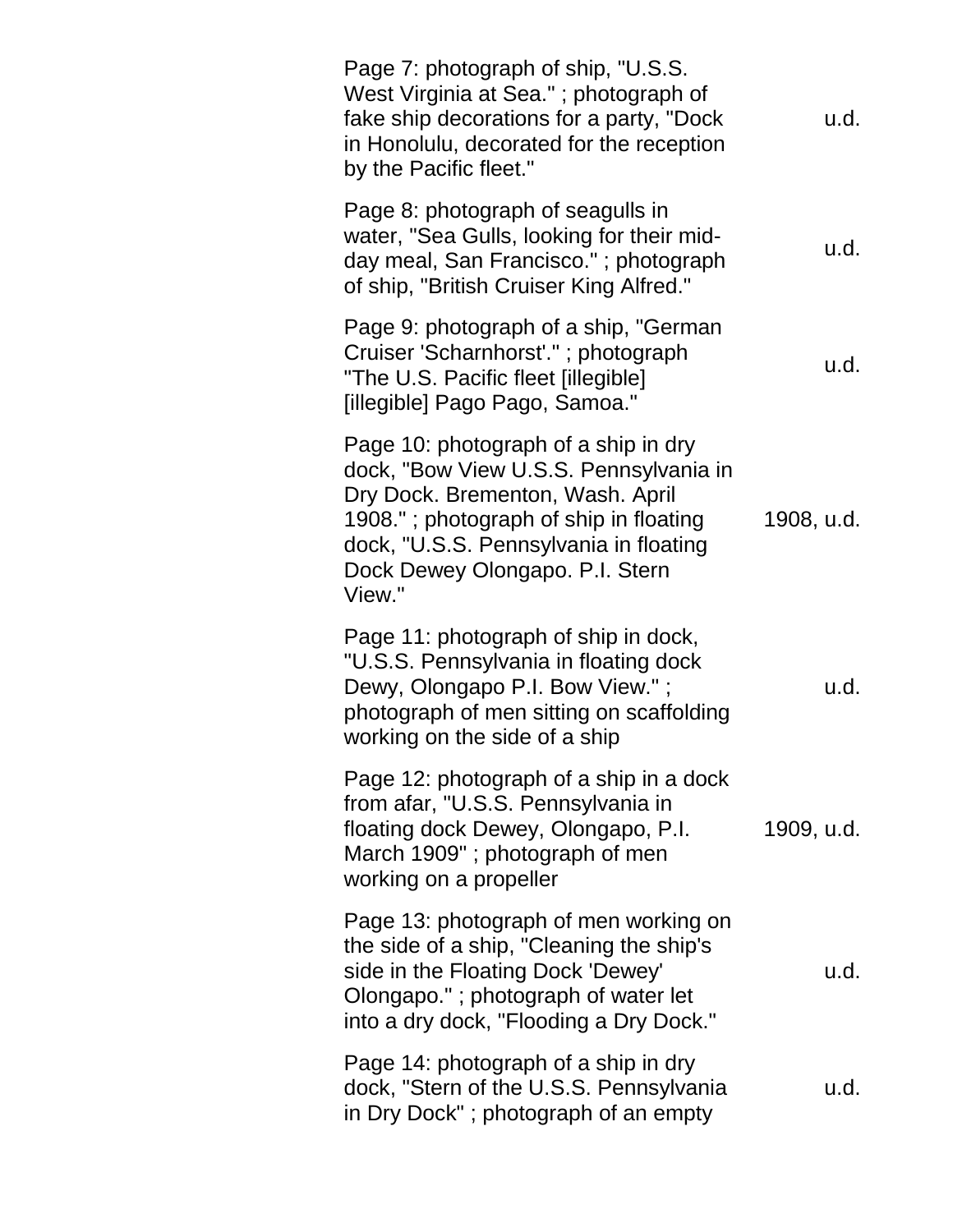| dry dock, "Dry Dock, navy yard,<br>Bremertan, Wash."                                                                                                                                                                                |            |
|-------------------------------------------------------------------------------------------------------------------------------------------------------------------------------------------------------------------------------------|------------|
| Page 15: photograph of bottom of ship,<br>"Propeller and Rudder of the U.S.S.<br>Pennsylvania"; photograph of ship with<br>lights at night, "Japanese cruiser 'Aso'<br>illuminated at night. San Francisco,<br>Cal."                | u.d.       |
| Page 16: photograph of sailors pulling a<br>diver aboard, "Diver coming up after<br>submerging."; photograph of a diver<br>being lowered into the water, "Diver<br>ready to descend."                                               | u.d.       |
| Page 17: photograph of two men one<br>wearing a diver suit and holding the<br>helmet in his hands, "Brooks' expert<br>Naval Diver."; photograph of two men<br>one wearing full diving uniform, "In full<br>uniform."                | u.d.       |
| Page 18: photograph of ship in<br>distance, "Japanese cruiser 'Aso'<br>leaving San Francisco Cal.";<br>photograph of ship, "The Chilean<br><b>Training Ship 'Lautaro'"</b>                                                          | u.d.       |
| Page 19: photograph of an overview of<br>a navy yard, "The Pacific fleet in<br>Honolulu."; photograph of navy yard,<br>"Ships at the Navy Yard, Bremerton,<br>Wash."                                                                | u.d.       |
| Page 20: photograph of two ships in the<br>distance, "Moonlight on the Pacific.";<br>photograph of silhouette of ship, "U.S.S.<br>Colorado."                                                                                        | u.d.       |
| Page 21: photograph of ships in a navy<br>yard, "[labeling ships from left to right]<br>Maryland, Nebraska, Pennsylvania,<br>Colorado. U.S. Navy Yard, Puget<br>Sound, Wash. April 1908.";<br>photographs of ships in the distance, | 1908, u.d. |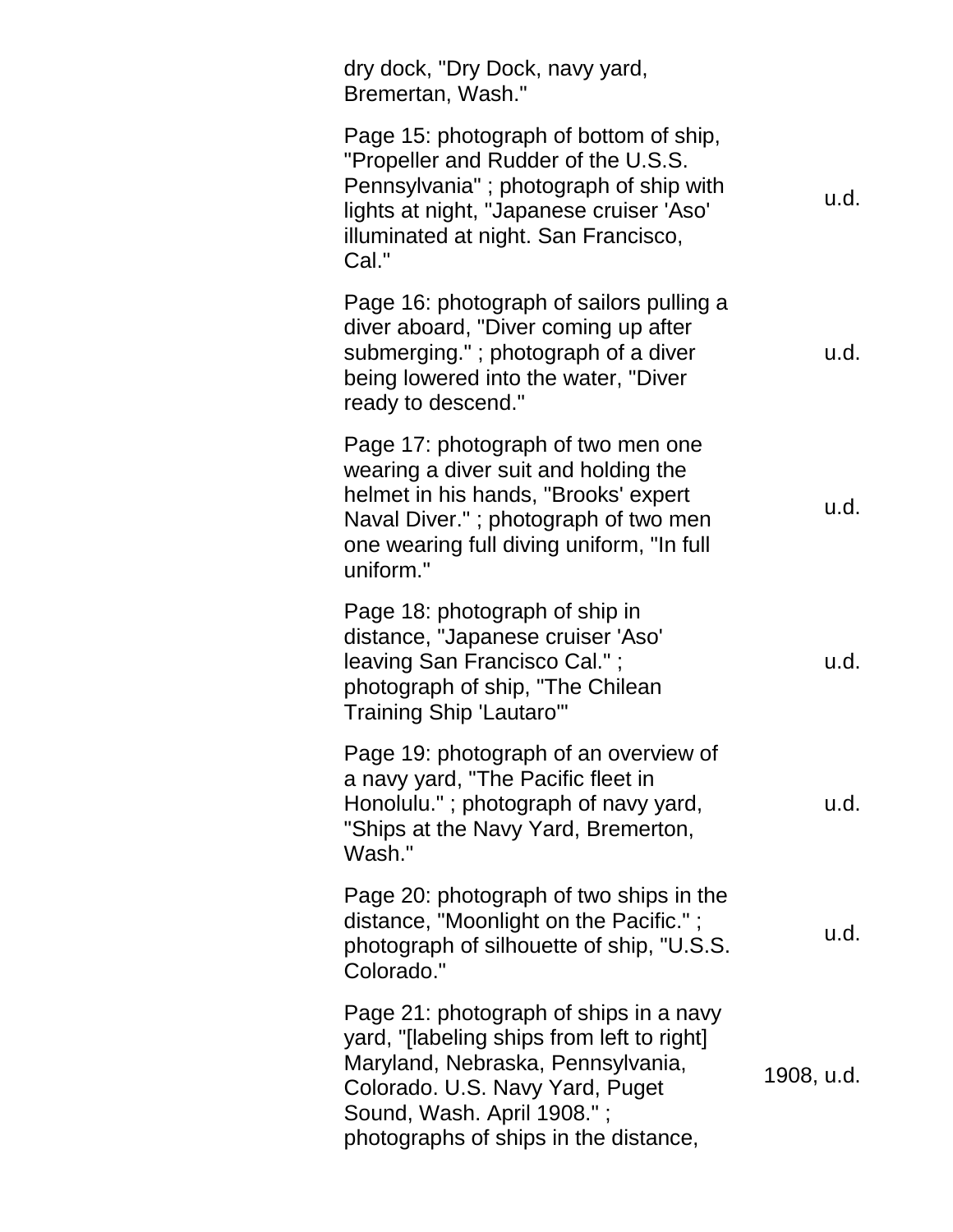| "Pacific Fleet, Maneuvering off<br>Honolulu."                                                                                                                                                                                  |            |
|--------------------------------------------------------------------------------------------------------------------------------------------------------------------------------------------------------------------------------|------------|
| Page 22: photograph of ships at a<br>distance, "Pacific Fleet, having torpedo<br>attack."; photograph of ships in the<br>distance, "The Attack."                                                                               | u.d.       |
| Page 23: photograph of a boat with<br>sticks surrounding the boarder,<br>"Floating Target." ; photograph of a boat<br>with a large net surrounding the<br>boarder, "Targets used in Day Battle<br>practice."                   | u.d.       |
| Page 24: photograph of blasts from<br>shells in the water, "A Salvo of Shells.<br>6" striking the water."; photograph of<br>blasts from shells in the water, "A salvo<br>of shells striking the water."                        | u.d.       |
| Page 25: photograph of blasts from<br>shells in the water, "A salvo of shell<br>striking the water."; photograph of line<br>crossing ceremony, "Neptune's<br><b>Equatorial Police Force."</b>                                  | u.d.       |
| Page 26: photograph of line crossing<br>ceremony, "A collection of some of<br>Neptune's Deep Sea monster body<br>guards."; photograph of line crossing<br>ceremony, "Neptune's visit to the<br>Pennsylvania. The royal staff." | u.d.       |
| Page 27: photograph of line crossing<br>ceremony, "Neptune's visit to the<br>Pennsylvania. The Equatorial Police.";<br>photograph of line crossing ceremony,<br>"The Rulers of the Raging Main."                               | u.d.       |
| Page 28: photograph of line crossing<br>ceremony, "Neptune's visit to the<br>Pennsylvania, addressing officers and<br>crew."; photograph of line crossing<br>ceremony, "His Majesty Neptune Rex                                | 1908, u.d. |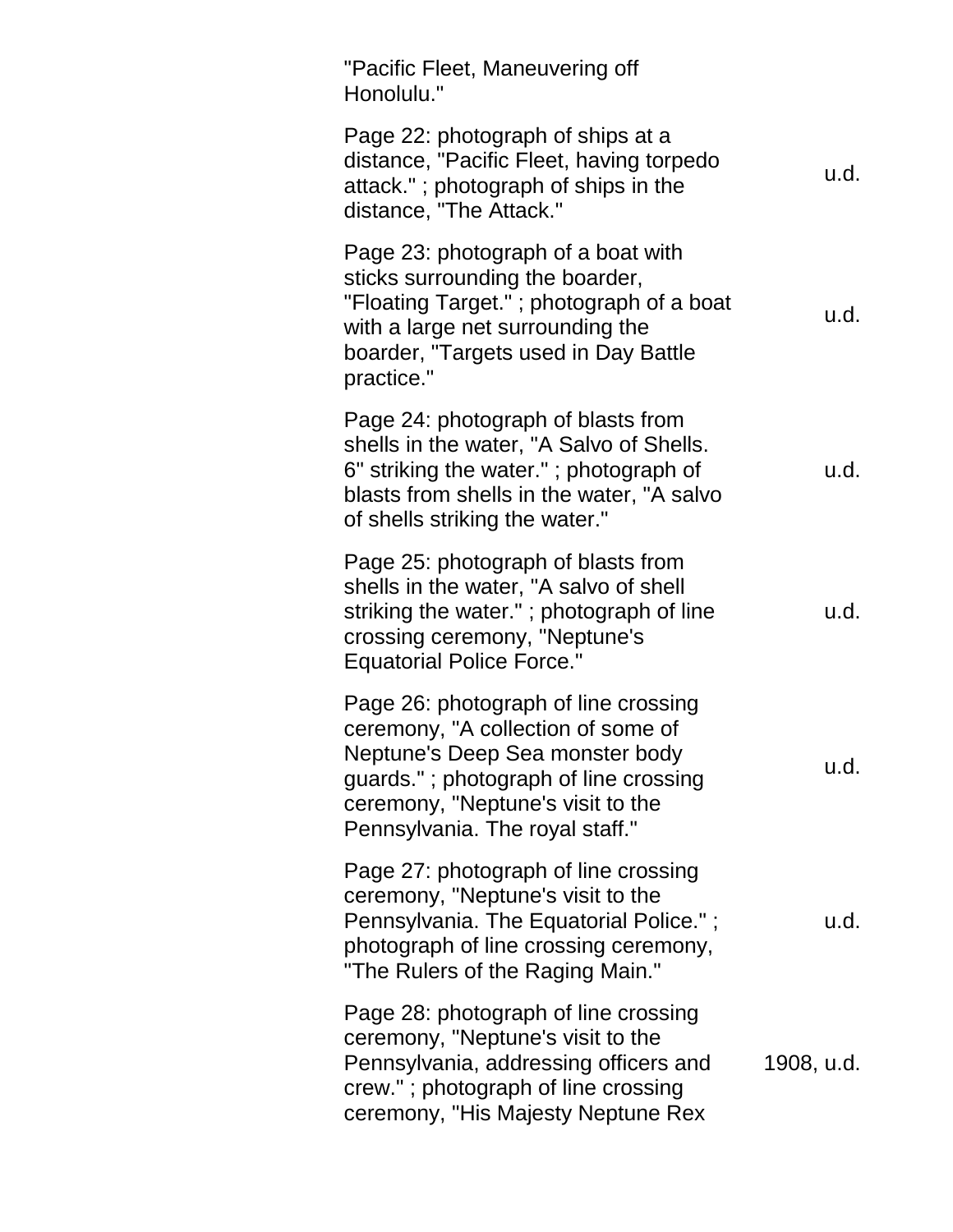| and Staff visiting the U.S.S.<br>Pennsylvania, September 16, 1908"                                                                                                                                                                                   |      |
|------------------------------------------------------------------------------------------------------------------------------------------------------------------------------------------------------------------------------------------------------|------|
| Page 29: photograph of line crossing<br>ceremony, "Neptune's visit to the<br>Pennsylvania, The barber at work";<br>photograph of line crossing ceremony,<br>"Neptune's visit to the Pennsylvania,<br>The barber at work on a victim"                 | u.d. |
| Page 30: photograph of line crossing<br>ceremony, "Neptune's visit to the<br>Pennsylvania, The dip in the tank by the<br>Bears."; photograph of line crossing<br>ceremony, "Neptune's visit to the<br>Pennsylvania, an Officer before the<br>court." | u.d. |
| Page 31: photograph of line crossing<br>ceremony, "Neptune's visit to the<br>Pennsylvania, leaving the Barber's<br>chair."; photograph of civilians walking<br>up a gangplank, "Visitor's coming on<br>board to see a man of war."                   | u.d. |
| Page 32: photograph of two men sitting<br>on deck, "Caulking decks."; photograph<br>of many sailors walking on a dock with<br>packs over their shoulders, "Returning<br>from camp."                                                                  | u.d. |
| Page 33: photograph of sailors on deck<br>pulling a rope, "An 'All Hands' job on<br>board a Men of War 'Mooring Ship";<br>photograph of a group of sailors on<br>deck, "When the mail arrives from home<br>in a foreign country."                    | u.d. |
| Page 34: photograph of sailors standing<br>on a mound of coal, "An all hands job,<br>'Coaling Ship' U.S.S. Pennsylvania";<br>photograph of deck of sailors standing<br>on coal mound and others watching, "A<br>scene on deck during coaling"        | u.d. |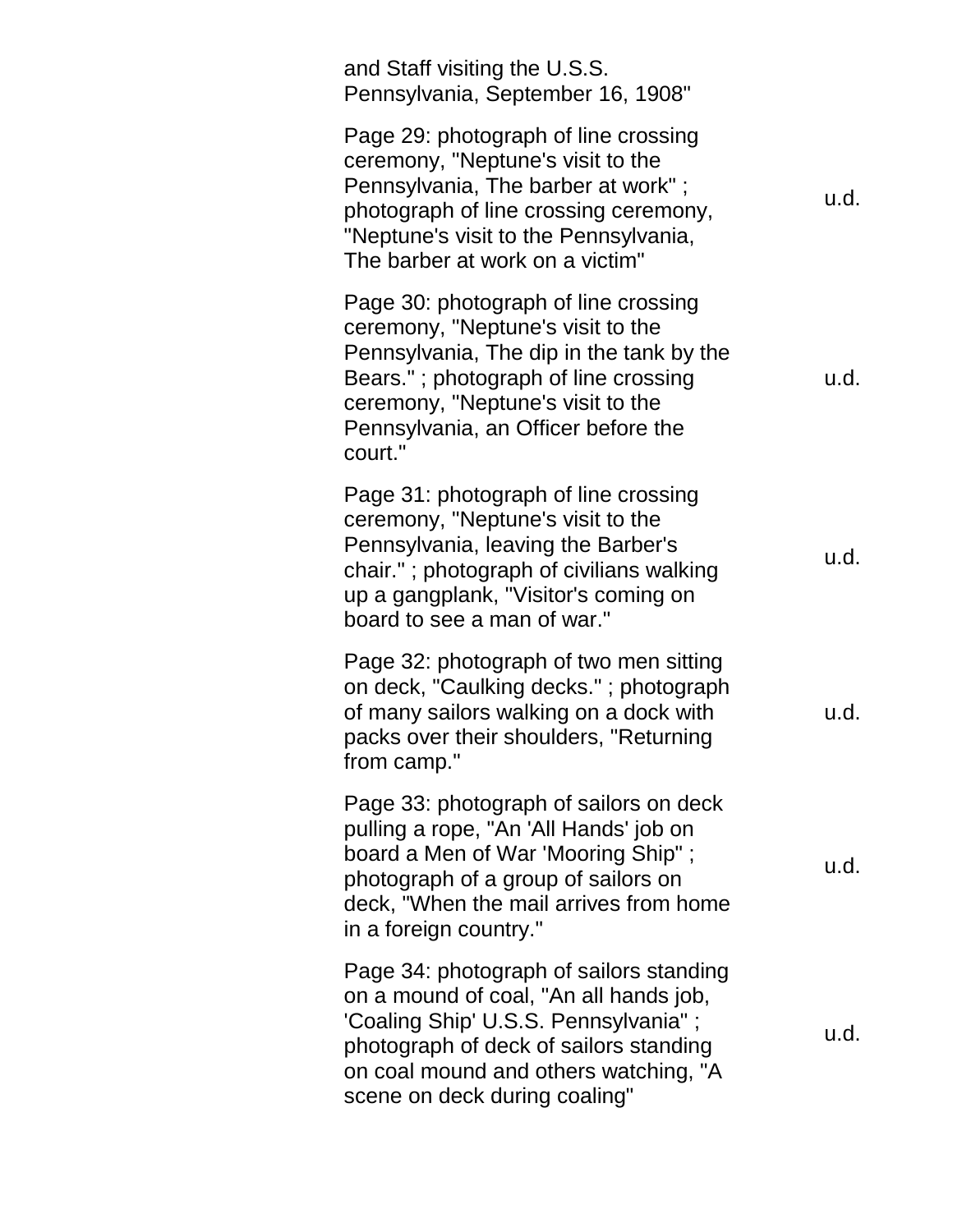| Page 35: photograph of the outside of a<br>cathedral, "The Portals of the Cathedral<br>in Lima, Peru."; photograph of a street<br>with shops on it, "Main business street<br>of Lima, Peru."                                                             | u.d. |
|----------------------------------------------------------------------------------------------------------------------------------------------------------------------------------------------------------------------------------------------------------|------|
| Page 36: photograph of a street with<br>shops, "A Typical street scene, Hong<br>Kong, China"; photograph of two men<br>traveling in litter vehicles with three men<br>holding them up, "Ascending Victoria<br>Peak, Hong Kong"                           | u.d. |
| Page 37: photograph of three men<br>sitting in litter vehicles while multiple<br>men carry them up a hill, "Ascending<br>Victoria Peak, Hong Kong"; group<br>photograph of native men and men in<br>military uniforms, "Natives of Admiralty<br>Island." | u.d. |
| Page 38: photograph of a group of men<br>in military uniforms and native men<br>talking, "Having a conversation with the<br>natives."; photograph of native men<br>next to a ship, "Natives of the Admiralty<br>Island trading alongside the ship."      | u.d. |
| Page 39: photograph of sailors on deck,<br>"Special request's at the mast.";<br>photograph of sailors on deck talking,<br>"Try to make a 48 hour liberty. 4th class<br>man. No chance."                                                                  | u.d. |
| Page 40: photograph of a group of men<br>on deck, "Admiral Sebree making an<br>Official call."; photograph of two men<br>walking aboard ship, "Another official<br>call."                                                                                | u.d. |
| Page 41: photograph of a room<br>decorated with pillows, tapestries and<br>photographs, "'Oswalds Den' on board<br>U.S.S. Pennsylvania."; photograph of a<br>long table with food and decorations,<br>"Ward room, U.S.S. Pennsylvania."                  | u.d. |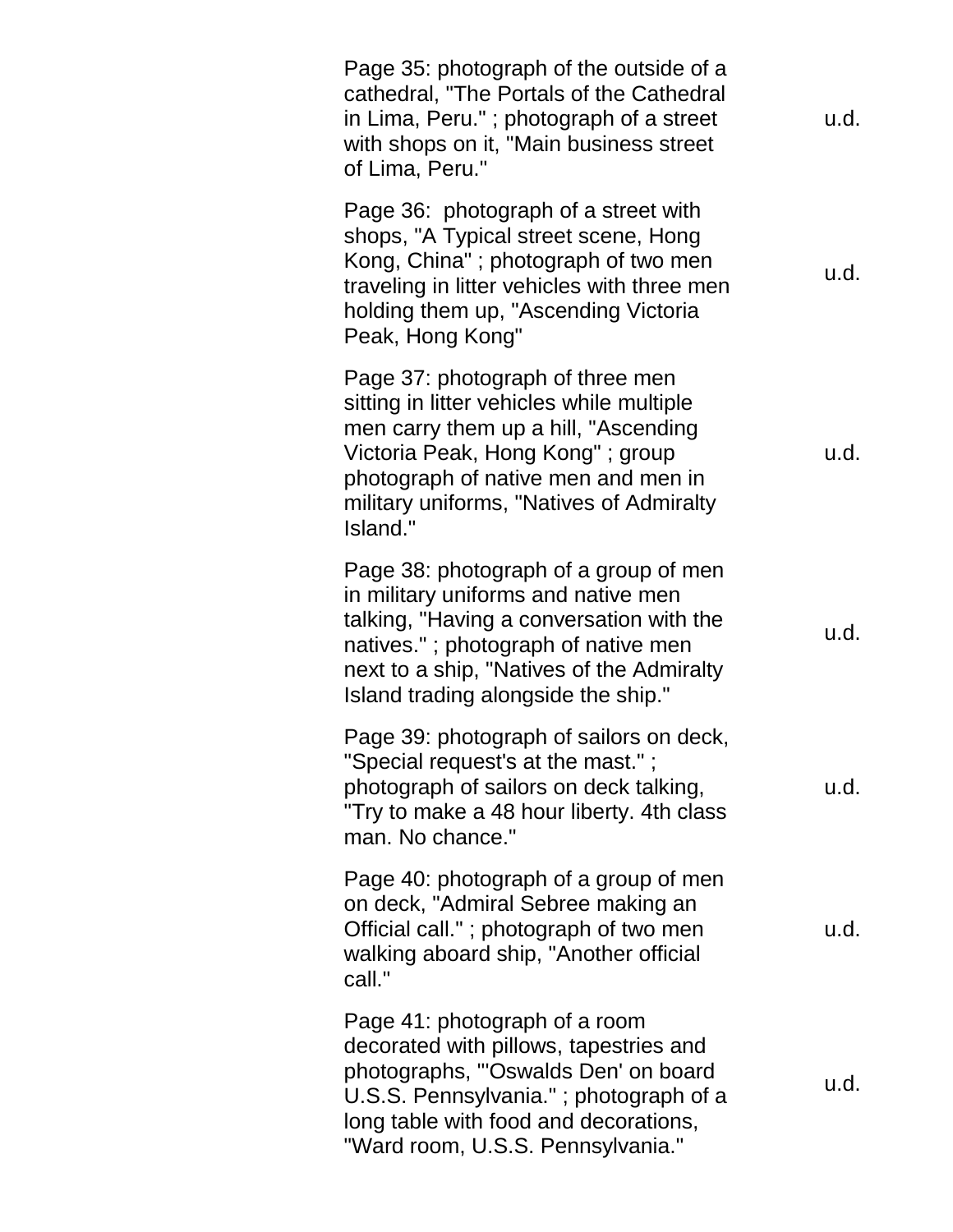| Page 42: group photograph of men on<br>stage, "Minstral groups, U.S.S.<br>Pennsylvania."; photograph of men on<br>deck, "Forth of July, sport on board a<br>Man of War. The potatoe race."                                         | u.d. |
|------------------------------------------------------------------------------------------------------------------------------------------------------------------------------------------------------------------------------------|------|
| Page 43: photograph of men eating pie,<br>"Pie eating contest"; photograph of<br>Marines standing on deck, "Marine<br>Detachment."                                                                                                 | u.d. |
| Page 44: photograph of sailors on deck<br>for inspection, "Division inspection by<br>the commanding officer."; photograph<br>of sailors on deck of a ship, "Battalion<br>Drill."                                                   | u.d. |
| Page 45: photograph of sailors on deck,<br>"Around the mast at General Muster";<br>photograph of men on deck, "Mustering<br>the Petty Officers."                                                                                   | u.d. |
| Page 46: photograph of men on deck,<br>"Waiting for their muster."; photograph<br>of a stingray on deck of a ship, "A<br>monster of the deep, Stringray weight<br>178 lbs."                                                        | u.d. |
| Page 47: photograph of a group of men<br>standing around a pile of fish, "One hall<br>of the Seine at Magdalena Bay,<br>Mexico."; photograph of a group of men<br>holding up fish, "After 2 hrs fishing.<br>Magdelena Bay Mexico." | u.d. |
| Page 48: group photograph of sailors<br>with a trophy, "Our race boats crew.";<br>group photograph of men in baseball<br>uniforms, "Winner of the Pacific Fleet.<br><b>Baseball pennant."</b>                                      | u.d. |
| Page 49: group photograph of men in<br>baseball uniforms; group of men in<br>baseball uniforms, "U.S.S. Pennsylvania<br><b>Base Ball Team."</b>                                                                                    | u.d. |